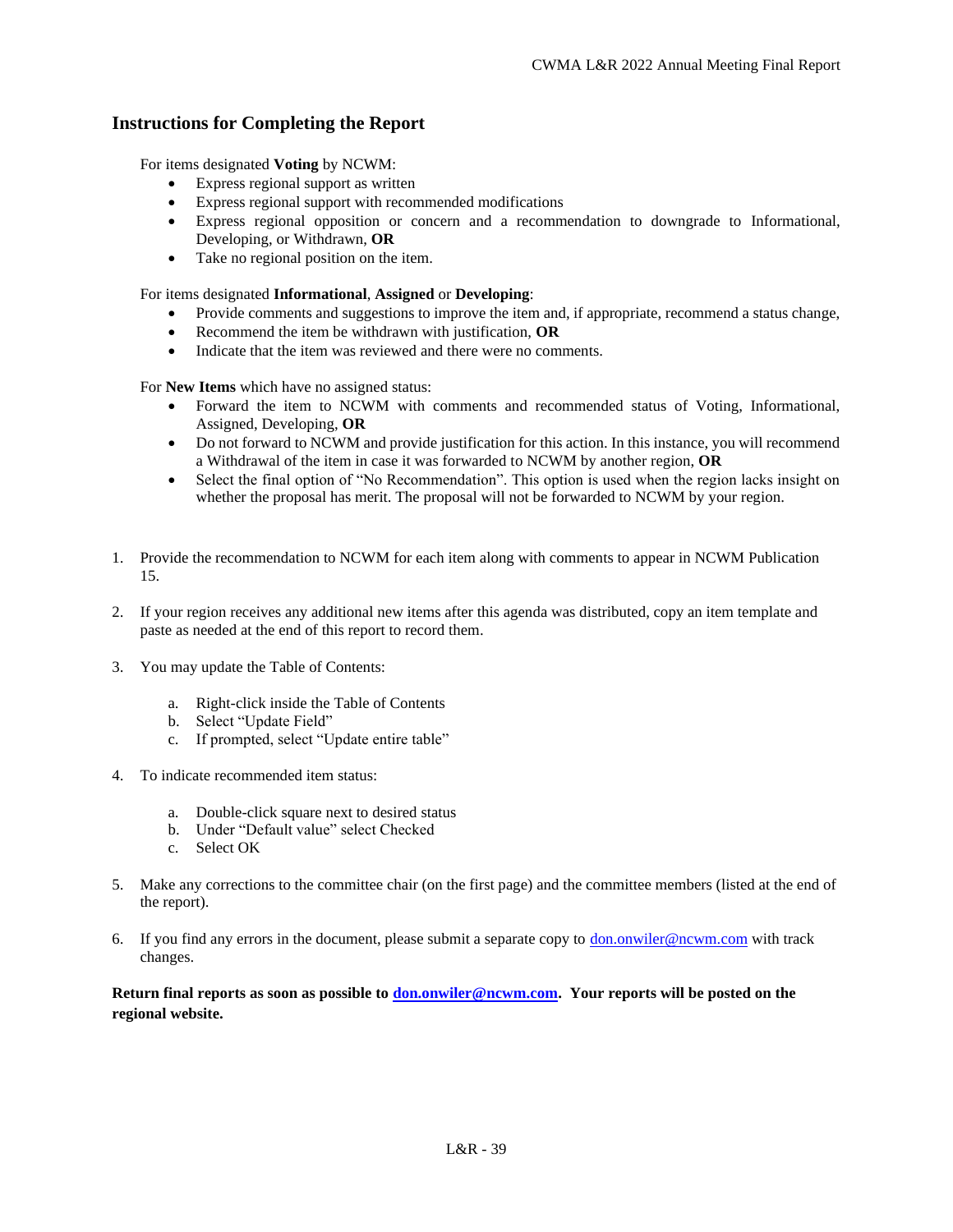# **CWMA Laws and Regulations (L&R) Committee 2022 Annual Meeting Report**

Mr. Mike Harrington, Committee Chair Iowa

## **INTRODUCTION**

The L&R Committee will address the following items in Table A during the Interim Meeting. Table A identifies the agenda items by reference key, title of item, page number and the appendices by appendix designations. The headings and subjects apply to *Handbook 44 Specifications, Tolerances, and Other Technical Requirements for Weighing and Measuring Devices, 2020 Edition*. The first three letters of an item's reference key are assigned from the Subject Series List. The next 2 digits represent the year the item was introduced. The acronyms for organizations and technical terms used throughout the agenda are identified in Table B. In some cases, background information will be provided for an item. The fact that an item appears on the agenda does not mean it will be presented to the National Conference on Weights and Measures (NCWM) for a vote. The Committee will review its agenda and may withdraw some items, present some items for information meant for additional study, issue interpretations, or make specific recommendations for change to the publications identified, which will be presented for a vote at the Annual Meeting. The Committee may also take up routine or miscellaneous items brought to its attention after the preparation of this document. The Committee may decide to accept items for discussion that are not listed in this document, providing they meet the criteria for exceptions as presented in NCWM Policy 3.1.4. Handbooks, *Procedures to Modify Handbooks*. The Committee has not determined whether the items presented will be Voting or Informational in nature; these determinations will result from their deliberations at the Interim Meeting.

An "Item under Consideration" is a statement of proposal and not necessarily a recommendation of the Committee. Suggested revisions are shown in **bold face print** by **striking out** information to be deleted and **underlining** information to be added. Requirements that are proposed to be nonretroactive are printed in *bold faced italics*.

In some cases, there may be proposed changes affecting multiple model laws or regulations that share the same purpose or proposed changes to one model law or regulation may be dependent on the adoption of proposed changes to another. The Committee may group such items into "Blocks" to facilitate efficient handling for open hearings and voting. These blocks are identified in Committee's agenda.

All sessions are open to registered attendees of the conference. If the Committee must discuss any issue that involves proprietary information or other confidential material; that portion of the session dealing with the special issue may be closed if (1) the Chairman or, in his absence, the Chairman-Elect approves; (2) the Executive Director is notified; and (3) an announcement of the closed meeting is posted on or near the door to the meeting session and at the registration desk. If possible, the posting will be done at least a day prior to the planned closed session.

**Note:** It is policy to use metric units of measurement in publications; however, recommendations received by NCWM technical committees and regional weights and measures associations have been printed in this publication as submitted. Therefore, the report may contain references to inch-pound units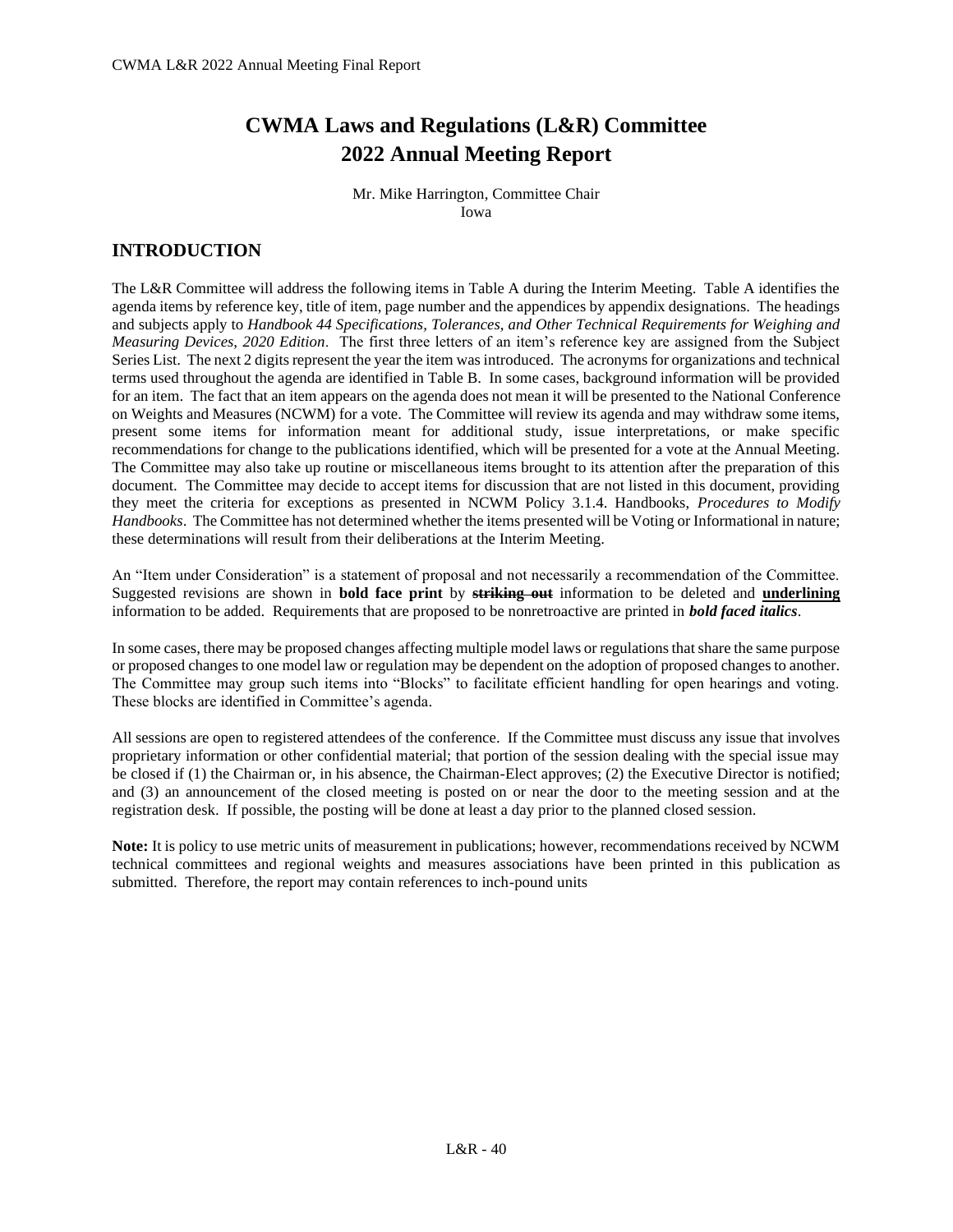## **Subject Series List**

| <b>Uniform Laws</b>                                                                      |  |
|------------------------------------------------------------------------------------------|--|
|                                                                                          |  |
|                                                                                          |  |
|                                                                                          |  |
| Uniform Regulations                                                                      |  |
|                                                                                          |  |
|                                                                                          |  |
|                                                                                          |  |
| Uniform Regulation for the Voluntary Registration of Servicepersons and Service Agencies |  |
|                                                                                          |  |
|                                                                                          |  |
|                                                                                          |  |
|                                                                                          |  |
|                                                                                          |  |
|                                                                                          |  |
|                                                                                          |  |
|                                                                                          |  |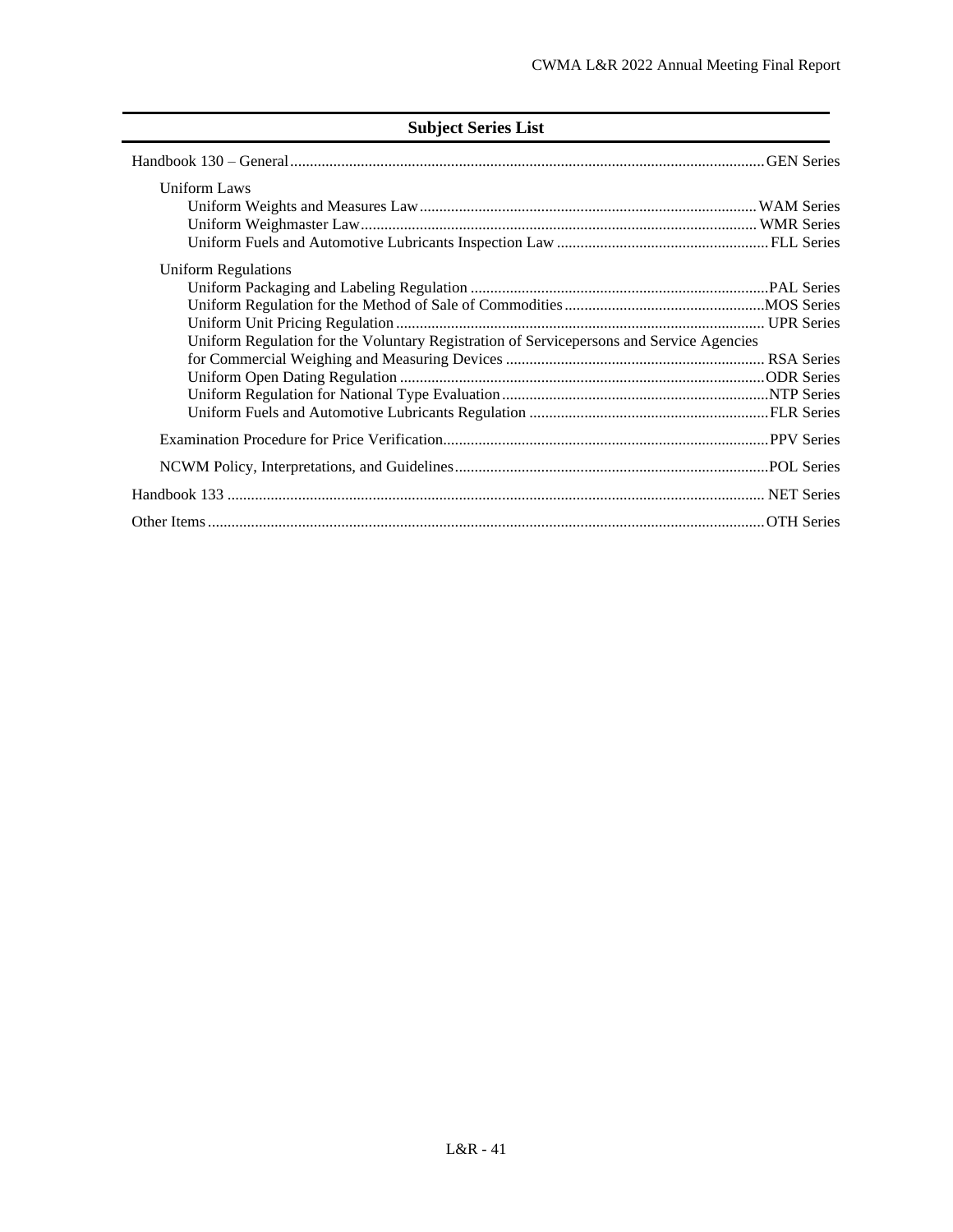|                                         | <b>Table A</b><br><b>Table of Contents</b>                                                                                                                                         |  |
|-----------------------------------------|------------------------------------------------------------------------------------------------------------------------------------------------------------------------------------|--|
| <b>Reference Key</b>                    | <b>Title of Item</b><br><b>L&amp;R</b> Page                                                                                                                                        |  |
|                                         |                                                                                                                                                                                    |  |
| WAM-22.2<br>V                           |                                                                                                                                                                                    |  |
|                                         |                                                                                                                                                                                    |  |
| PAL-22.3<br>V                           | Section 8.2. Calculation of Area of Principal Display Panel for Purposes of Type Size.                                                                                             |  |
|                                         |                                                                                                                                                                                    |  |
| MOS-22.3<br>V                           |                                                                                                                                                                                    |  |
| MOS-22.4<br>V                           | Compressed or Liquefied Gasses in Refillable<br>2.16.<br>Section                                                                                                                   |  |
| MOS-20.5<br>V                           |                                                                                                                                                                                    |  |
| MOS-22.5<br>V                           | Section 2.31.2.1. Labeling of Grade Required. and 2.31.2.2. EPA Labeling                                                                                                           |  |
|                                         |                                                                                                                                                                                    |  |
| <b>NET-20.2</b><br><b>NET-22.2</b><br>V | W<br>3. X. Volumetric Test Procedure for Viscous and Non-Viscous Liquids by Portable                                                                                               |  |
|                                         |                                                                                                                                                                                    |  |
| <b>FLR-20.5</b>                         | W                                                                                                                                                                                  |  |
| <b>OTH - OTHER ITEMS</b>                |                                                                                                                                                                                    |  |
| OTH-22.1<br>A                           |                                                                                                                                                                                    |  |
| OTH-07.1<br>D                           |                                                                                                                                                                                    |  |
| <b>OTH-11.1</b><br>D                    |                                                                                                                                                                                    |  |
| <b>ITEM BLOCK 1 (B1) V</b>              | HB 130, UPLR, SEC. 2.8. MULTIUNIT PACKAGE. HB 133 MODIFY<br>"SCOPE" FOR CHAPTERS 2 - 4, ADD A NOTE FOLLOWING SECTIONS<br>2.3.7.1. AND 2.7.3., CREATE A CHAPTER 5. SPECIALIZED TEST |  |
| B1: PAL-19.1<br>V                       |                                                                                                                                                                                    |  |
| B1: NET-19.1<br>V                       |                                                                                                                                                                                    |  |
| B1: NET-19.2<br>V                       | Sections 2.1. Scope, 3.1. Scope, 4.1. Scope, 2.3.7.1. Maximum Allowable Variation<br>(MAV) Requirement, and Section 2.7.3. "Evaluation of Results - Compliance                     |  |
| B1: NET-19.3<br>V                       |                                                                                                                                                                                    |  |
| B1: NET-19.4<br><sup>V</sup>            |                                                                                                                                                                                    |  |
| <b>ITEM BLOCK 2 (B2)</b>                | V COMMERCIAL AND LAW ENFORCEMENT EQUIPMENT52                                                                                                                                       |  |
| B2: WAM-22.1 V                          |                                                                                                                                                                                    |  |
| B2: NTP-22.1<br>$\mathbf{V}$            |                                                                                                                                                                                    |  |
| <b>ITEM BLOCK 3 (B3)</b>                |                                                                                                                                                                                    |  |
| B3: PAL-22.1<br>- V                     | Section 2. Definitions 2.XX Cannabis and Cannabis-Containing Products53                                                                                                            |  |
| B3: PAL-22.2<br>V                       | Section 10. Requirements, 10.XX Cannabis and Cannabis-Containing Products54                                                                                                        |  |
| B3: MOS-22.2<br><sup>V</sup>            | Section 1.XX. Cannabis and Cannabis-Containing Products and 2.XX. Cannabis and                                                                                                     |  |
| B3: NET-22.1<br>A                       | HB133, Section 1.2.6. Deviations Caused by Moisture Loss or Gain and Section 2.3.8.                                                                                                |  |
| <b>ITEM BLOCK 4 (B4)</b>                |                                                                                                                                                                                    |  |
| B4: MOS-22.1. V                         | Section 2.20.2. Documentation for Dispenser Labeling Purposes. and 2.20.3. EPA                                                                                                     |  |
|                                         |                                                                                                                                                                                    |  |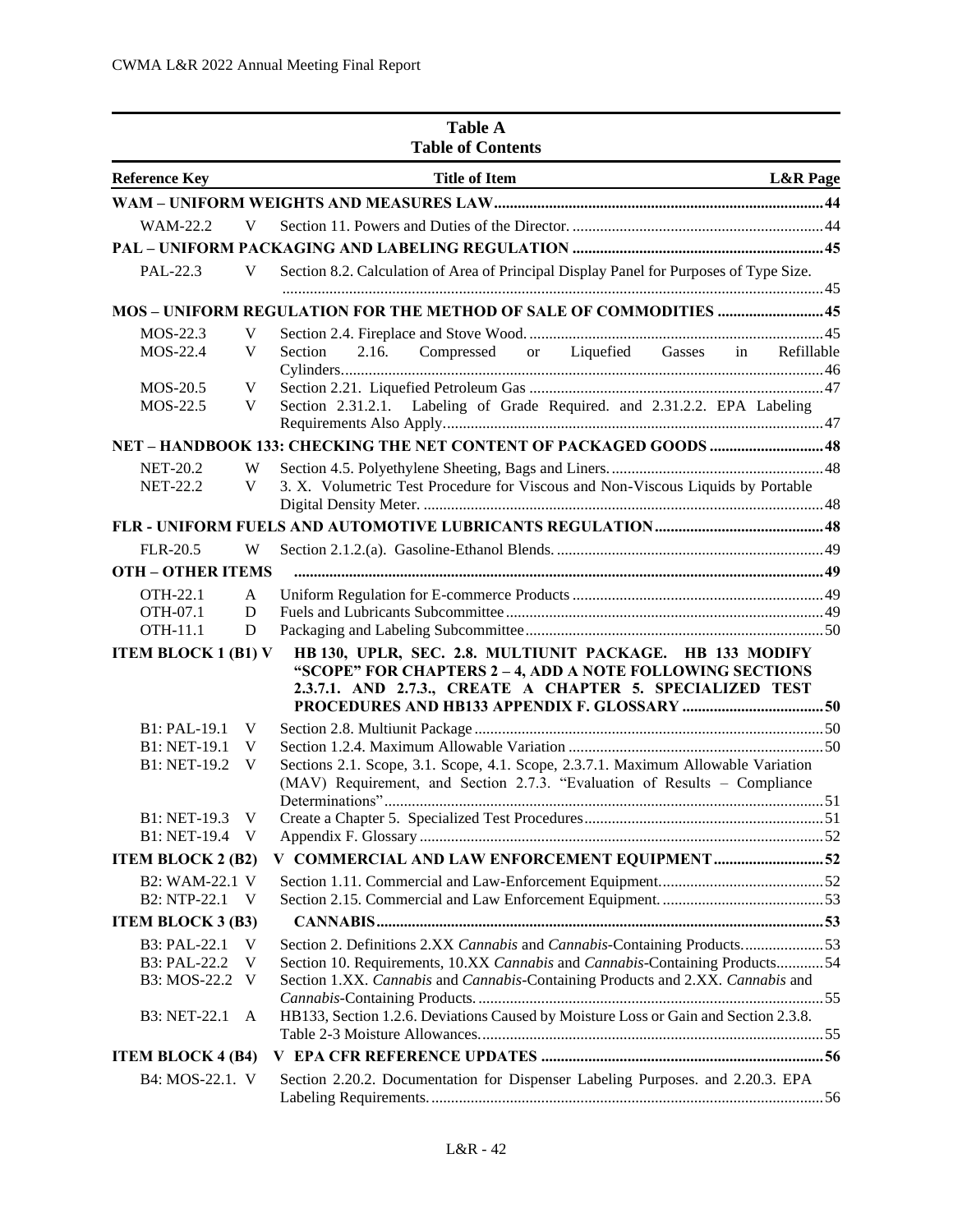| B4: FLR-22.1 V  | Sections 2.1.2. Gasoline-Ethanol Blends., 3.2.5. Documentation for Dispenser |  |
|-----------------|------------------------------------------------------------------------------|--|
|                 |                                                                              |  |
| B6: MOS-21.1. A |                                                                              |  |
|                 |                                                                              |  |
|                 |                                                                              |  |

## **Table B Glossary of Acronyms and Terms**

| Acronym     | <b>Term</b>                                               | Acronym       | <b>Term</b>                                                            |
|-------------|-----------------------------------------------------------|---------------|------------------------------------------------------------------------|
| <b>ASTM</b> | <b>ASTM</b> International                                 | <b>NEWMA</b>  | Northeastern Weights and Measures<br>Association                       |
| <b>API</b>  | American Petroleum Institute                              | <b>NIST</b>   | National Institute of Standards and<br>Technology                      |
| <b>CFR</b>  | Code of Federal Regulations                               | <b>NCWM</b>   | National Conference on Weights and<br><b>Measures</b>                  |
| <b>CWMA</b> | Central Weights and Measures<br>Association               | <b>OWM</b>    | Office of Weights and Measures                                         |
| <b>FALS</b> | <b>Fuels and Lubricants Subcommittee</b>                  | <b>PALS</b>   | Packaging and Labeling<br>Subcommittee                                 |
| <b>FDA</b>  | Food and Drug Administration                              | S&T           | Specifications and Tolerances                                          |
| <b>FTC</b>  | <b>Federal Trade Commission</b>                           | <b>SAE</b>    | <b>SAE</b> International                                               |
| HB          | Handbook                                                  | <b>SWMA</b>   | Southern Weights and Measures<br>Association                           |
| <b>ILMA</b> | <b>Independent Lubricant Manufacturers</b><br>Association | <b>UPLR</b>   | Uniform Packaging and Labeling<br>Regulation                           |
| L&R         | Laws and Regulations                                      | $USDA - FSIS$ | U.S. Department of Agriculture -<br>Food Safety and Inspection Service |
| <b>LPG</b>  | Liquefied Petroleum Gas                                   | <b>USNWG</b>  | <b>U.S. National Work Group</b>                                        |
| <b>MAV</b>  | Maximum Allowable Variation                               | <b>WWMA</b>   | Western Weights and Measures<br>Association                            |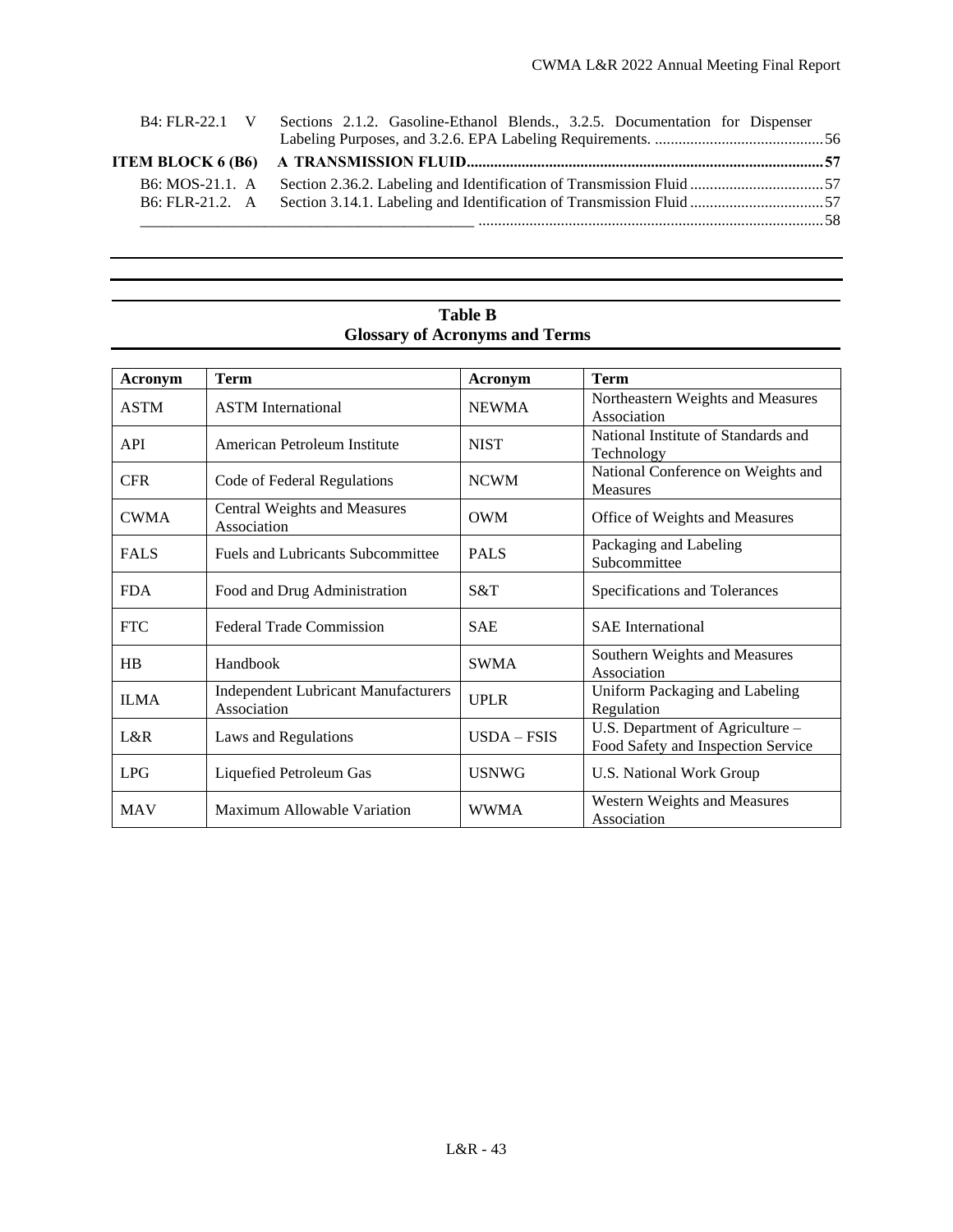#### **Details of All Items**

*(In order by Reference Key)*

#### <span id="page-5-0"></span>**WAM – UNIFORM WEIGHTS AND MEASURES LAW**

<span id="page-5-1"></span>**WAM-22.2 W Section 11. Powers and Duties of the Director.**

| <b>CWMA Report: WAM-22.2</b>                                                                                                                                                                                                                                                                                                                                                                                                                                                                                                                                                                                                                                                                                                                                                                                                                                                                                                                                                                   |
|------------------------------------------------------------------------------------------------------------------------------------------------------------------------------------------------------------------------------------------------------------------------------------------------------------------------------------------------------------------------------------------------------------------------------------------------------------------------------------------------------------------------------------------------------------------------------------------------------------------------------------------------------------------------------------------------------------------------------------------------------------------------------------------------------------------------------------------------------------------------------------------------------------------------------------------------------------------------------------------------|
| Regional recommendation to NCWM on item status:                                                                                                                                                                                                                                                                                                                                                                                                                                                                                                                                                                                                                                                                                                                                                                                                                                                                                                                                                |
| Recommend as a Voting Item on the NCWM agenda<br>Recommend as an Information Item on the NCWM agenda<br>Recommend as an Assigned Item on the NCWM agenda<br>(To be developed by an NCWM Task Group or Subcommittee)<br>Recommend as a Developing Item on the NCWM agenda<br>(To be developed by source of the proposal)<br>$\boxtimes$ Recommend Withdrawal of the Item from the NCWM agenda<br>(In the case of new proposals, do not forward this item to NCWM)<br>$\Box$ No recommendation from the region to NCWM<br>(If this is a new proposal, it will not be forwarded to the national committee by this region)                                                                                                                                                                                                                                                                                                                                                                         |
| <b>Comments and justification for the regional recommendation to NCWM:</b> (This will appear in NCWM reports)                                                                                                                                                                                                                                                                                                                                                                                                                                                                                                                                                                                                                                                                                                                                                                                                                                                                                  |
| Lisa Warfield, NIST Technical advisor recommend this item be downgraded to Developing status or<br>Assigned to the Cannabis Task Group to obtain additional information that OWM has recommended in<br>their analysis. She further stated that as a non-regulatory metrology institute, NIST defers to federal<br>agencies with regulatory authority under the Controlled Substances Act (CSA) for the scheduling of<br>drugs or other substances. NIST does not have a policy role related to the production, sale, distribution,<br>or use of cannabis (including hemp and marijuana) but remains committed to providing technical<br>assistance to the weights and measures community. The NIST OWM has provided key technical points<br>for the community to consider in its deliberations of cannabis-related proposals and are intended to<br>encourage technical sound application of legal metrology laws, regulations and practices to the<br>measurement and sale of these products. |
| With that in mind, Ms. Warfield stated that this regulation is written with permissive language in                                                                                                                                                                                                                                                                                                                                                                                                                                                                                                                                                                                                                                                                                                                                                                                                                                                                                             |

Section 11. Powers and Duties of the Directors. The permissive language should be replaced with language such as "For those states that have authority to regulate cannabis and cannabis-containing products the Director shall… (as opposed to may….)". Duplicative language in multiple sections should be stricken. Ms. Warfield asked if this item is adopted in states where cannabis is not legal, would it create an issue if a state adopts a separate regulation in its entirety. Finally, this language provides for areas and procedures for the measurement of potency, and measurement of water activity. Currently there are no documented test procedures in NIST HB 133 that provide inspectors with procedures for these areas. As addressed in the NIST OWM's Technical Analysis, in general, weights and measures inspectors do not enforce ingredient, potency, drug content, safety labeling, and water activity on other products in the marketplace. She believes the Cannabis TG should develop language on the measurement of cannabis potency and water activity for inclusion into NIST HB133**.** 

Doug Musick, Kansas, commented that W&M does enforce ingredients in fuel. He believes this item needs more work. Charlie Stutesman, Kansas, commented that he believes this proposal sets a precedent that would allow each product to have its own section and additionally a jurisdictional issue. He believes this item should be withdrawn because it does not belong in Handbook 133. Konrad Crockford, North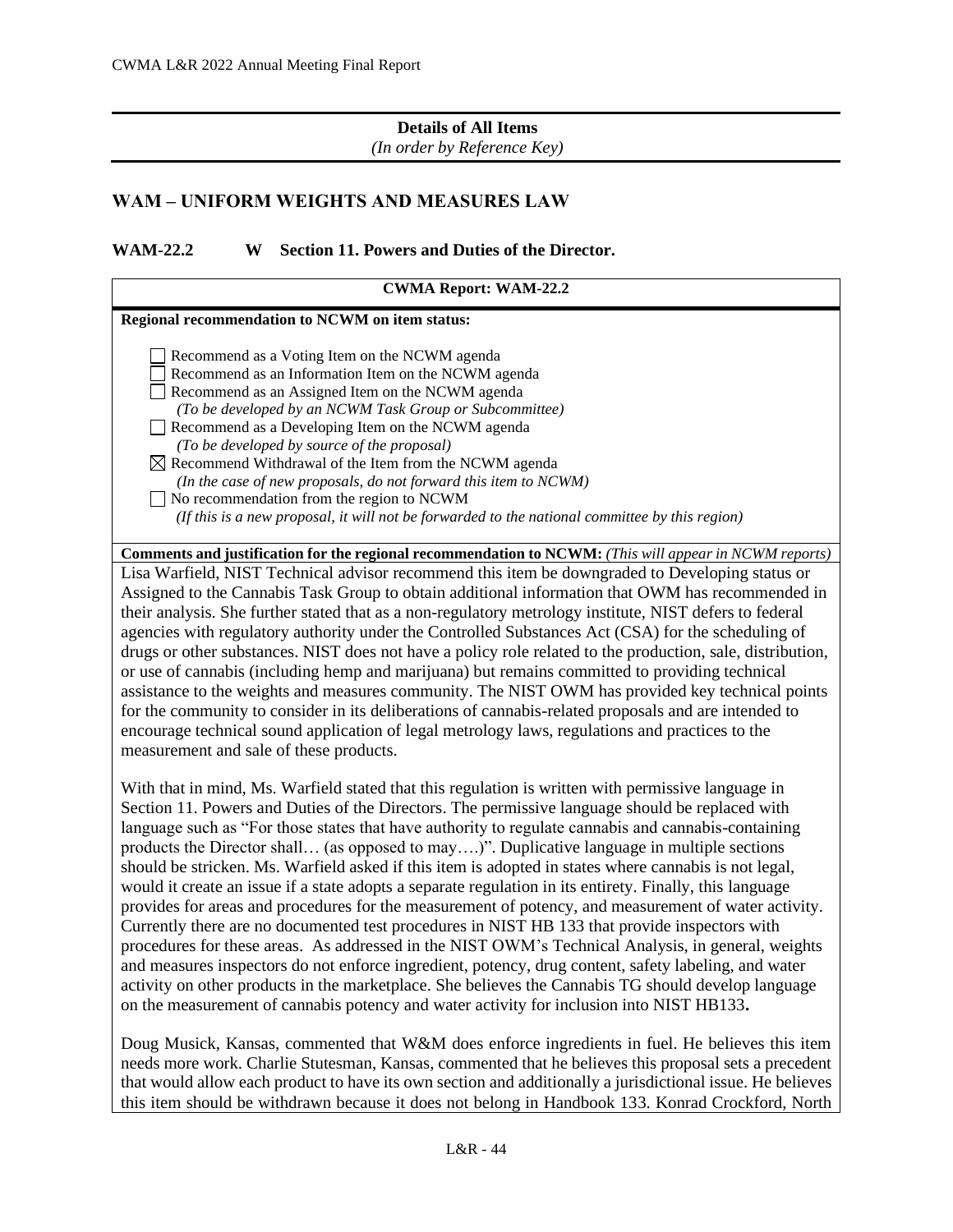Dakota believes this item should either be downgraded or withdrawn because North Dakota does not have the experience within their weights and measures program to regulate quality for this item. Ms. Warfield further commented that states' packaging and labeling regulations already cover labeling and net contents.

The Committee recommends this item be withdrawn because it is unnecessary to be explicit for cannabis. State agencies already have authority through the current powers and duties within state regulations.

## <span id="page-6-0"></span>**PAL – UNIFORM PACKAGING AND LABELING REGULATION**

#### <span id="page-6-1"></span>**PAL-22.3 V Section 8.2. Calculation of Area of Principal Display Panel for Purposes of Type Size.**

#### **CWMA Report: PAL-22.3**

#### **Regional recommendation to NCWM on item status:**

- $\boxtimes$  Recommend as a Voting Item on the NCWM agenda
- Recommend as an Information Item on the NCWM agenda
- Recommend as an Assigned Item on the NCWM agenda
- *(To be developed by an NCWM Task Group or Subcommittee)*
- Recommend as a Developing Item on the NCWM agenda
- *(To be developed by source of the proposal)*
- Recommend Withdrawal of the Item from the NCWM agenda  $\Box$
- *(In the case of new proposals, do not forward this item to NCWM)* No recommendation from the region to NCWM
	- *(If this is a new proposal, it will not be forwarded to the national committee by this region)*

**Comments and justification for the regional recommendation to NCWM:** *(This will appear in NCWM reports)*

Lisa Warfield, NIST Technical Advisor believes this item is fully developed but there are some minor formatting errors as follows:

Under Section 8.2. subsections (a), (b), and (c) are reflected as new (bold/underscore). These subsections currently appear in NIST Handbook 130.

On page 46 the new language reflected in Subsection C (lines 22-23) that starts with "Determination of the principal display panel shall…)" is language that currently exists within the handbook. The language that is being added is "See Figure 5. Other Shaped Containers."

<span id="page-6-2"></span>The Committee recommends this item remain a Voting item with the above editorial changes.

## **MOS – UNIFORM REGULATION FOR THE METHOD OF SALE OF COMMODITIES**

#### <span id="page-6-3"></span>**MOS-22.3 V Section 2.4. Fireplace and Stove Wood.**

#### **CWMA Report: MOS-22.3**

#### **Regional recommendation to NCWM on item status:**

 $\boxtimes$  Recommend as a Voting Item on the NCWM agenda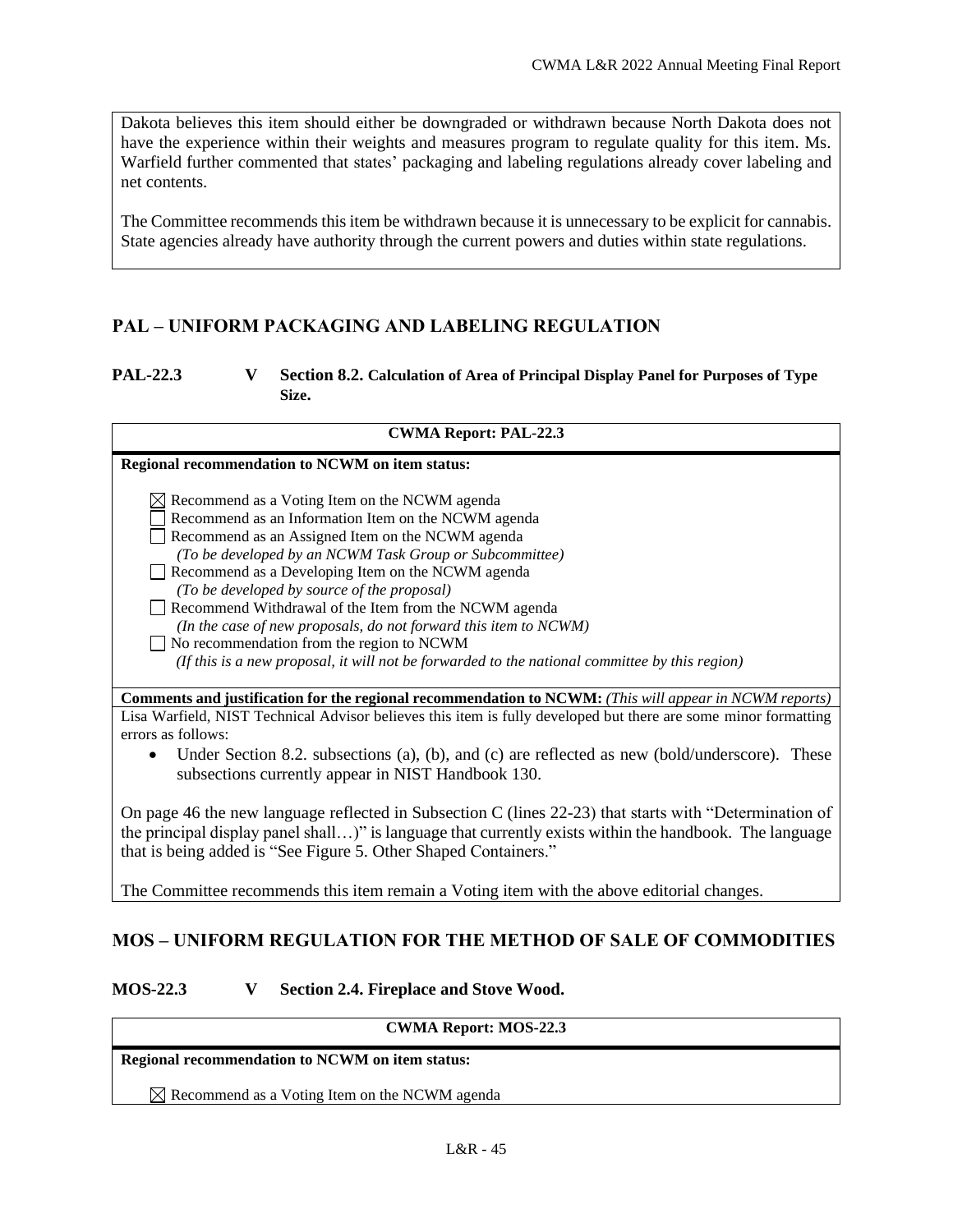or liquified gases.

Recommend as an Information Item on the NCWM agenda Recommend as an Assigned Item on the NCWM agenda *(To be developed by an NCWM Task Group or Subcommittee)* Recommend as a Developing Item on the NCWM agenda  $\Box$ *(To be developed by source of the proposal)*  Recommend Withdrawal of the Item from the NCWM agenda *(In the case of new proposals, do not forward this item to NCWM)* No recommendation from the region to NCWM  *(If this is a new proposal, it will not be forwarded to the national committee by this region)* **Comments and justification for the regional recommendation to NCWM:** *(This will appear in NCWM reports)* No comments were heard on this item. The Committee believes this item is fully developed and should remain as a Voting item.

#### <span id="page-7-0"></span>**MOS-22.4 V Section 2.16. Compressed or Liquefied Gasses in Refillable Cylinders.**

| <b>CWMA Report: MOS-22.4</b>                                                                                                                       |
|----------------------------------------------------------------------------------------------------------------------------------------------------|
| <b>Regional recommendation to NCWM on item status:</b>                                                                                             |
| $\boxtimes$ Recommend as a Voting Item on the NCWM agenda<br>Recommend as an Information Item on the NCWM agenda                                   |
| Recommend as an Assigned Item on the NCWM agenda<br>(To be developed by an NCWM Task Group or Subcommittee)                                        |
| Recommend as a Developing Item on the NCWM agenda                                                                                                  |
| (To be developed by source of the proposal)<br>Recommend Withdrawal of the Item from the NCWM agenda                                               |
| (In the case of new proposals, do not forward this item to NCWM)                                                                                   |
| $\Box$ No recommendation from the region to NCWM<br>(If this is a new proposal, it will not be forwarded to the national committee by this region) |
| <b>Comments and justification for the regional recommendation to NCWM:</b> (This will appear in NCWM reports)                                      |
| Lisa Warfield, NIST Technical Advisor recommends the purpose statement be updated to read, "Update                                                 |
| the Method of Sale of Commodities Regulation, Section 2.16. Compressed or Liquified Gases in                                                       |
| Refillable Cylinders to align with new federal requirements except for the allowable differences for tare                                          |
| weight, which will be addressed pending the outcome of the 2022 NCWM National LPG Survey. In                                                       |

Ms. Warfield also commented that the NCWM National Survey on 20-lb LPG Cylinders was completed at the end of April. Reports from states/counties have been sent to our NIST statistician, who is analyzing and summarizing the data. A final report is expected to be available by the end of the summer. USDOT is in discussion their Chief Counsel's office whether they believe DOT's allowable difference between the stamped TW and actual tare will preempt current HB130 requirements found in the Method of Sale. Based on the outcome, NCWM is prepared to submit a petition to DOT to have the allowable differences reconsidered based on NCWM data from its national survey and current states' laws that have been in effect for over 30 years.

addition, update and clarify terms of unit representations and how to determine volumes of compressed

The Committee concurs that the purpose statement be updated to read, "Update the Method of Sale of Commodities Regulation, Section 2.16. Compressed or Liquified Gases in Refillable Cylinders" to align with new federal requirements except for the allowable differences for tare weight, which will be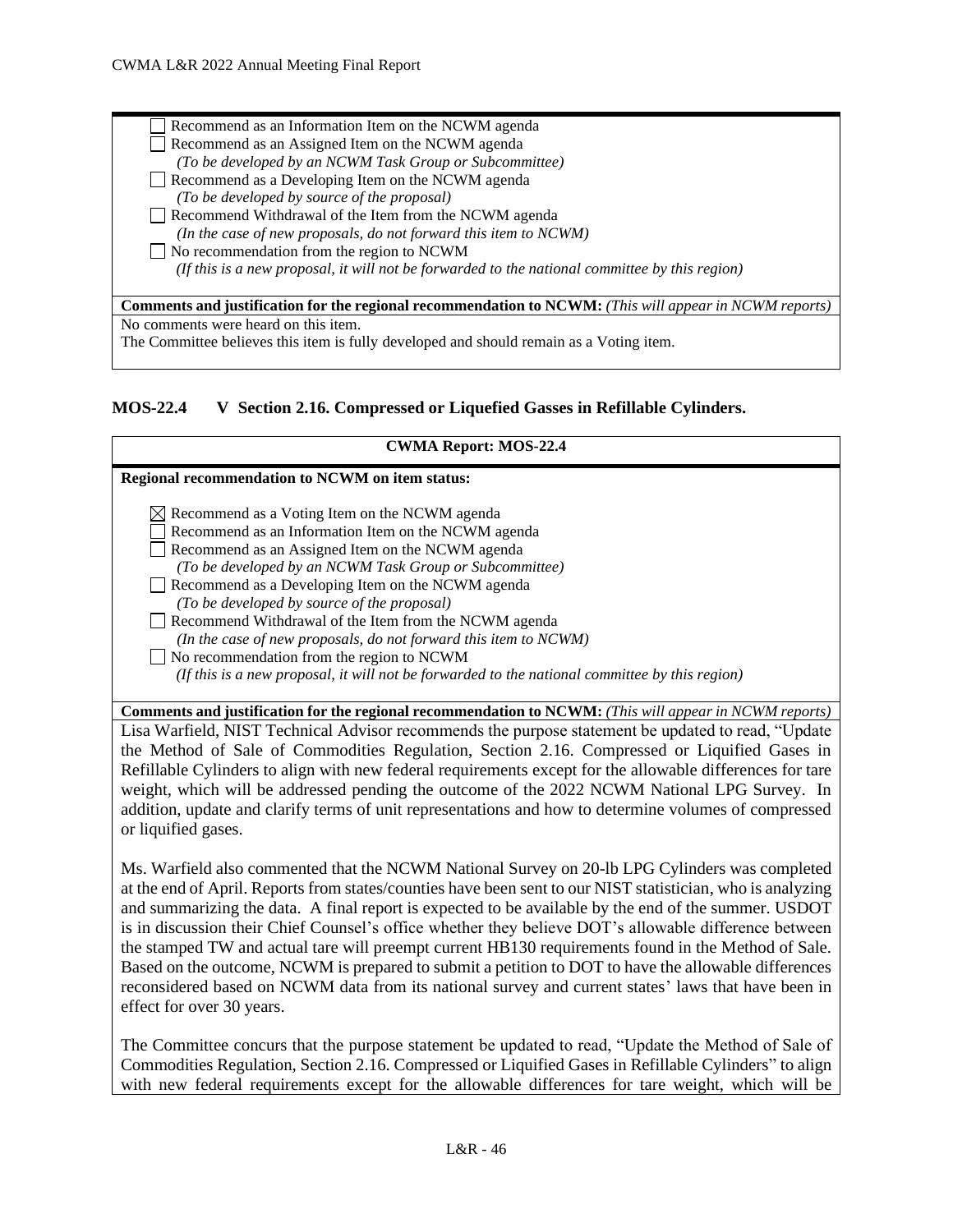addressed pending the outcome of the 2022 NCWM National LPG Survey. In addition, update and clarify terms of unit representations and how to determine volumes of compressed or liquified gases.

## <span id="page-8-0"></span>**MOS-20.5 V Section 2.21. Liquefied Petroleum Gas**

| <b>CWMA Report: MOS-20.5</b>                                                                                    |
|-----------------------------------------------------------------------------------------------------------------|
| Regional recommendation to NCWM on item status:                                                                 |
| $\boxtimes$ Recommend as a Voting Item on the NCWM agenda                                                       |
| Recommend as an Information Item on the NCWM agenda                                                             |
| Recommend as an Assigned Item on the NCWM agenda                                                                |
| (To be developed by an NCWM Task Group or Subcommittee)                                                         |
| Recommend as a Developing Item on the NCWM agenda                                                               |
| (To be developed by source of the proposal)                                                                     |
| Recommend Withdrawal of the Item from the NCWM agenda                                                           |
| (In the case of new proposals, do not forward this item to NCWM)                                                |
| No recommendation from the region to NCWM                                                                       |
| (If this is a new proposal, it will not be forwarded to the national committee by this region)                  |
|                                                                                                                 |
| <b>Comments and justification for the regional recommendation to NCWM:</b> (This will appear in NCWM reports)   |
| Lisa Warfield, NIST Technical Advisor commented that a typical packaging change is adopted with a three-year    |
| lead time from the date of adoption. The Committee believes this item is fully developed and should remain as a |
| Voting status item and also recommends the three-year implementation suggestion.                                |

#### <span id="page-8-1"></span>**MOS-22.5 V Section 2.31.2.1. Labeling of Grade Required. and 2.31.2.2. EPA Labeling Requirements Also Apply.**

| <b>CWMA Report: MOS-22.5</b>                                                                                                                                                                                                                                                                                                                                                                                                                                                                                                                                                                                                                                                                                                                                                                                                                                                                                                                                                                                                      |
|-----------------------------------------------------------------------------------------------------------------------------------------------------------------------------------------------------------------------------------------------------------------------------------------------------------------------------------------------------------------------------------------------------------------------------------------------------------------------------------------------------------------------------------------------------------------------------------------------------------------------------------------------------------------------------------------------------------------------------------------------------------------------------------------------------------------------------------------------------------------------------------------------------------------------------------------------------------------------------------------------------------------------------------|
| Regional recommendation to NCWM on item status:                                                                                                                                                                                                                                                                                                                                                                                                                                                                                                                                                                                                                                                                                                                                                                                                                                                                                                                                                                                   |
| $\boxtimes$ Recommend as a Voting Item on the NCWM agenda<br>Recommend as an Information Item on the NCWM agenda<br>Recommend as an Assigned Item on the NCWM agenda<br>(To be developed by an NCWM Task Group or Subcommittee)<br>Recommend as a Developing Item on the NCWM agenda<br>(To be developed by source of the proposal)<br>Recommend Withdrawal of the Item from the NCWM agenda<br>(In the case of new proposals, do not forward this item to NCWM)<br>$\Box$ No recommendation from the region to NCWM<br>(If this is a new proposal, it will not be forwarded to the national committee by this region)                                                                                                                                                                                                                                                                                                                                                                                                            |
| <b>Comments and justification for the regional recommendation to NCWM:</b> (This will appear in NCWM reports)                                                                                                                                                                                                                                                                                                                                                                                                                                                                                                                                                                                                                                                                                                                                                                                                                                                                                                                     |
| Chuck Corr, Iowa RFA submitted amended language for consideration by the Committee and the Central Region.<br>Lisa Warfield asked if these changes were truly editorial in nature. Mike Harrington, Iowa commented that he<br>supports the amended changes. Doug Musick, Kansas commented that he believes it should be voted on at NCWM<br>and if this is too big of a change that it should be downgraded. Also, the item could be amended from the floor.<br>Charlie Stutesman, Kansas supports Mr. Corr's comments, and believes all that has been done from the original<br>proposal is non-technical and should move forward as a voting item with Mr. Corr's amended changes. Loren<br>Minnich, Kansas asked if this would change or only clarify the regulation. Kristy Moore, Growth Energy<br>commented that we don't mention other fuels such as biomass-based diesel, and a Form 15 should be submitted to<br>do so. Mr. Corr commented he believes adding new fuels to the section should be included in next steps. |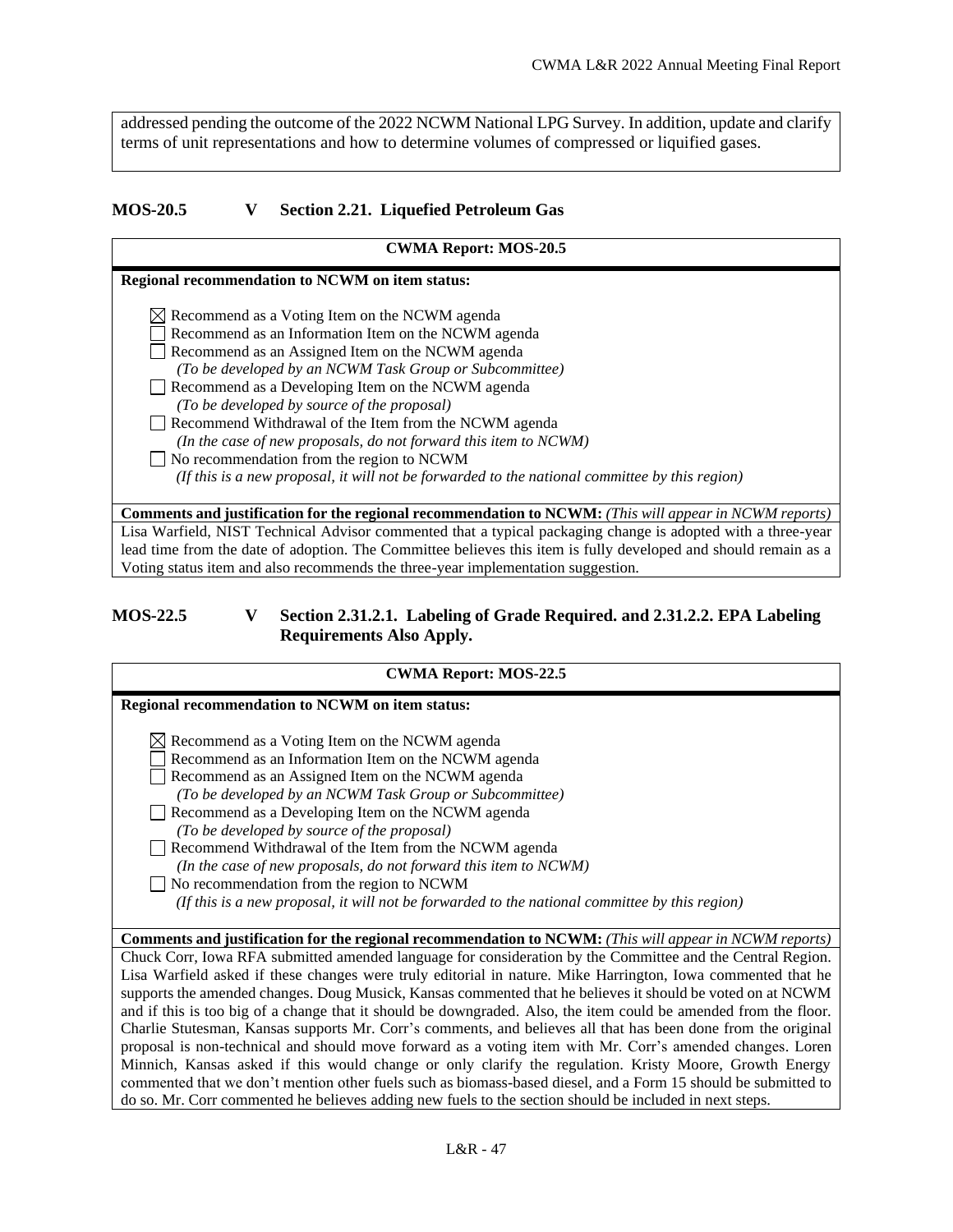The Committee supports this item as it appears on the agenda and acknowledges Mr. Corr's presentation on amended changes. There were concerns as to whether or not the new language presented was editorial or technical in nature. The proposed amended language is included as a supporting document to this report.

## <span id="page-9-0"></span>**NET – HANDBOOK 133: CHECKING THE NET CONTENT OF PACKAGED GOODS**

#### <span id="page-9-1"></span>**NET-20.2 W Section 4.5. Polyethylene Sheeting, Bags and Liners.**

#### <span id="page-9-2"></span>**NET-22.2 A 3. X. Volumetric Test Procedure for Viscous and Non-Viscous Liquids by Portable Digital Density Meter.**

#### **CWMA Report: NET-22.2**

**Regional recommendation to NCWM on item status:**

Recommend as a Voting Item on the NCWM agenda

Recommend as an Information Item on the NCWM agenda

 $\boxtimes$  Recommend as an Assigned Item on the NCWM agenda

*(To be developed by an NCWM Task Group or Subcommittee)*

Recommend as a Developing Item on the NCWM agenda *(To be developed by source of the proposal)* 

Recommend Withdrawal of the Item from the NCWM agenda

*(In the case of new proposals, do not forward this item to NCWM)*

No recommendation from the region to NCWM

 *(If this is a new proposal, it will not be forwarded to the national committee by this region)*

**Comments and justification for the regional recommendation to NCWM:** *(This will appear in NCWM reports)* Mr. Ron Hayes the item's submitter asked Mr. Upschulte to read an update during Open Hearings. Mr. Hayes believes this proposal is fully developed and has been working with NIST to address their suggestions and concerns. Lisa Warfield, NIST Technical Advisor commented that the item should be deescalated to Developing status or as an Assigned item to a task group through NCWM to collect data to verify accuracy and consistency of measuring devices. She stated that the use of this equipment has great potential to facilitate testing in package checking as well as other weights and measures inspection areas but that for it to be used in regulatory action it is essential to validate the traceability of measurements made using the equipment. Lastly, Ms. Warfield stated that the title to this section is incorrect and should read *3.X. Gravimetric Test Procedure for Viscous and Non-Viscous Liquids by Portable Digital Density Meter.* Charlie Stutesman, Kansas commented that if the item is deescalated, the committee should recommend what still needs developed. He believes if the submitter feels the item is ready for voting status, it should be voted up or down. On the other hand, he would also support the formation of a task group at the national level. Ivan Hankins, Iowa commented that he agrees with Mr. Stutesman and believes the voting status should remain on this item.

The Committee discussed this item at length and believes digital density meters are currently and will continue to be useful devices in weights and measures inspections. The Committee believes this item can be strengthened by increasing data for validation and thinks assigning the item to a task force could be beneficial to finish development of this item.

## <span id="page-9-3"></span>**FLR - UNIFORM FUELS AND AUTOMOTIVE LUBRICANTS REGULATION**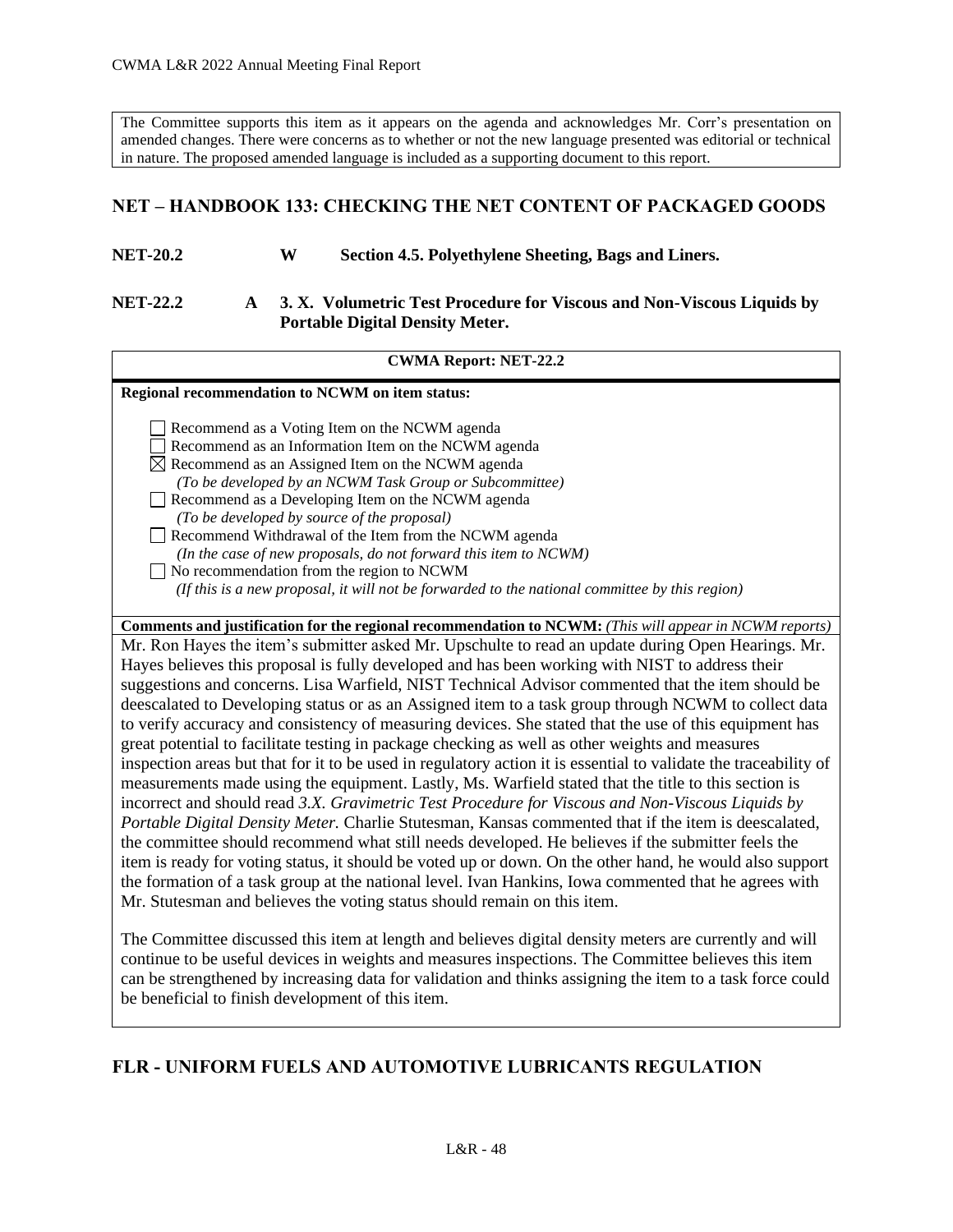<span id="page-10-0"></span>**FLR-20.5 W Section 2.1.2.(a). Gasoline-Ethanol Blends.**

## <span id="page-10-1"></span>**OTH – OTHER ITEMS**

#### <span id="page-10-2"></span>**OTH-22.1 I Uniform Regulation for E-commerce Products**

| <b>CWMA Report: OTH-22.1</b>                                                                                       |
|--------------------------------------------------------------------------------------------------------------------|
| <b>Regional recommendation to NCWM on item status:</b>                                                             |
| Recommend as a Voting Item on the NCWM agenda                                                                      |
| $\boxtimes$ Recommend as an Information Item on the NCWM agenda                                                    |
| Recommend as an Assigned Item on the NCWM agenda                                                                   |
| (To be developed by an NCWM Task Group or Subcommittee)                                                            |
| Recommend as a Developing Item on the NCWM agenda                                                                  |
| (To be developed by source of the proposal)                                                                        |
| Recommend Withdrawal of the Item from the NCWM agenda                                                              |
| (In the case of new proposals, do not forward this item to NCWM)                                                   |
| No recommendation from the region to NCWM                                                                          |
| (If this is a new proposal, it will not be forwarded to the national committee by this region)                     |
|                                                                                                                    |
| <b>Comments and justification for the regional recommendation to NCWM:</b> (This will appear in NCWM reports)      |
| Chris Guay, chair of the task force, commented that the item is fully developed, and he believes the item needs to |
| be reclassified as Informational because the item has Assigned status and no one from industry has been able to    |
| comment on it during open hearings. Lisa Warfield, NIST Technical Advisor commented that there is additional       |
| information regarding this item in Publication 16. Charlie Stutesman, Kansas commented that he believes the item   |
| should be escalated as a voting item so it can be discussed and vetted throughout the fall regional meetings. Mr.  |
| Guay commented that he believes the item should be made Informational rather than Voting because there has not     |

The Committee recommends this item be classified as an Informational item to all more input from industry, particularly during open hearings.

#### <span id="page-10-3"></span>**OTH-07.1 D Fuels and Lubricants Subcommittee**

been the opportunity for companies to come forward and speak to the model regulation.

#### **CWMA Report: OTH-07.1**

| Regional recommendation to NCWM on item status:                                                               |
|---------------------------------------------------------------------------------------------------------------|
|                                                                                                               |
| Recommend as a Voting Item on the NCWM agenda                                                                 |
| Recommend as an Information Item on the NCWM agenda                                                           |
| Recommend as an Assigned Item on the NCWM agenda                                                              |
| (To be developed by an NCWM Task Group or Subcommittee)                                                       |
| $\boxtimes$ Recommend as a Developing Item on the NCWM agenda                                                 |
| (To be developed by source of the proposal)                                                                   |
| Recommend Withdrawal of the Item from the NCWM agenda                                                         |
| (In the case of new proposals, do not forward this item to NCWM)                                              |
| $\Box$ No recommendation from the region to NCWM                                                              |
| (If this is a new proposal, it will not be forwarded to the national committee by this region)                |
|                                                                                                               |
| <b>Comments and justification for the regional recommendation to NCWM:</b> (This will appear in NCWM reports) |
| Kristy Moore, Growth Energy commented that she believes someone from the Central region should lead FALS      |
| since the current chair has resigned.                                                                         |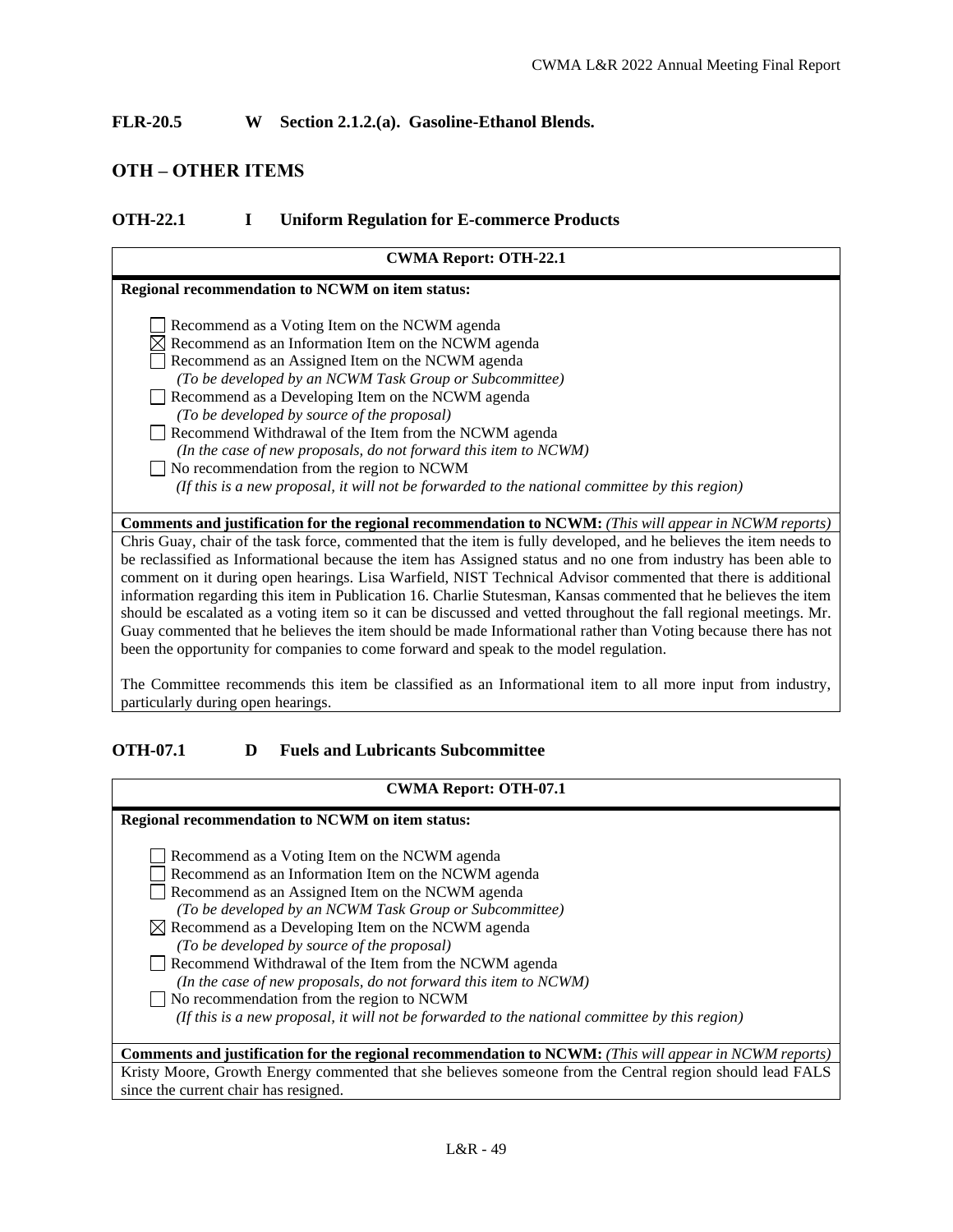#### <span id="page-11-0"></span>**OTH-11.1 D Packaging and Labeling Subcommittee**

| <b>CWMA Report: OTH-11.1</b>                                                                                                                                                                                                                                                                                                                                                                                                                                                                                                                                                                                    |
|-----------------------------------------------------------------------------------------------------------------------------------------------------------------------------------------------------------------------------------------------------------------------------------------------------------------------------------------------------------------------------------------------------------------------------------------------------------------------------------------------------------------------------------------------------------------------------------------------------------------|
| Regional recommendation to NCWM on item status:                                                                                                                                                                                                                                                                                                                                                                                                                                                                                                                                                                 |
| Recommend as a Voting Item on the NCWM agenda<br>Recommend as an Information Item on the NCWM agenda<br>Recommend as an Assigned Item on the NCWM agenda<br>(To be developed by an NCWM Task Group or Subcommittee)<br>$\boxtimes$ Recommend as a Developing Item on the NCWM agenda<br>(To be developed by source of the proposal)<br>Recommend Withdrawal of the Item from the NCWM agenda<br>(In the case of new proposals, do not forward this item to NCWM)<br>No recommendation from the region to NCWM<br>(If this is a new proposal, it will not be forwarded to the national committee by this region) |
|                                                                                                                                                                                                                                                                                                                                                                                                                                                                                                                                                                                                                 |
| <b>Comments and justification for the regional recommendation to NCWM:</b> (This will appear in NCWM reports)                                                                                                                                                                                                                                                                                                                                                                                                                                                                                                   |
| Chris Guay, CGGC Consulting commented that the subcommittee will be focusing more on guidance documents                                                                                                                                                                                                                                                                                                                                                                                                                                                                                                         |
| rather than model language in the future.                                                                                                                                                                                                                                                                                                                                                                                                                                                                                                                                                                       |

## <span id="page-11-1"></span>**ITEM BLOCK 1 (B1) V HB 130, UPLR, SEC. 2.8. MULTIUNIT PACKAGE. HB 133 MODIFY "SCOPE" FOR CHAPTERS 2 – 4, ADD A NOTE FOLLOWING SECTIONS 2.3.7.1. AND 2.7.3., CREATE A CHAPTER 5. SPECIALIZED TEST PROCEDURES AND HB133 APPENDIX F. GLOSSARY**

#### <span id="page-11-2"></span>**B1: PAL-19.1 V Section 2.8. Multiunit Package**

| <b>CWMA Report: B1: PAL-19.1</b>                                                                                                                                                                                                                                                                                                                                                                                                                                                                                                                                                                                |
|-----------------------------------------------------------------------------------------------------------------------------------------------------------------------------------------------------------------------------------------------------------------------------------------------------------------------------------------------------------------------------------------------------------------------------------------------------------------------------------------------------------------------------------------------------------------------------------------------------------------|
| <b>Regional recommendation to NCWM on item status:</b>                                                                                                                                                                                                                                                                                                                                                                                                                                                                                                                                                          |
| $\boxtimes$ Recommend as a Voting Item on the NCWM agenda<br>Recommend as an Information Item on the NCWM agenda<br>Recommend as an Assigned Item on the NCWM agenda<br>(To be developed by an NCWM Task Group or Subcommittee)<br>Recommend as a Developing Item on the NCWM agenda<br>(To be developed by source of the proposal)<br>Recommend Withdrawal of the Item from the NCWM agenda<br>(In the case of new proposals, do not forward this item to NCWM)<br>No recommendation from the region to NCWM<br>(If this is a new proposal, it will not be forwarded to the national committee by this region) |
| <b>Comments and justification for the regional recommendation to NCWM:</b> (This will appear in NCWM reports)                                                                                                                                                                                                                                                                                                                                                                                                                                                                                                   |
| No comments were heard.                                                                                                                                                                                                                                                                                                                                                                                                                                                                                                                                                                                         |

#### <span id="page-11-3"></span>**B1: NET-19.1 V Section 1.2.4. Maximum Allowable Variation**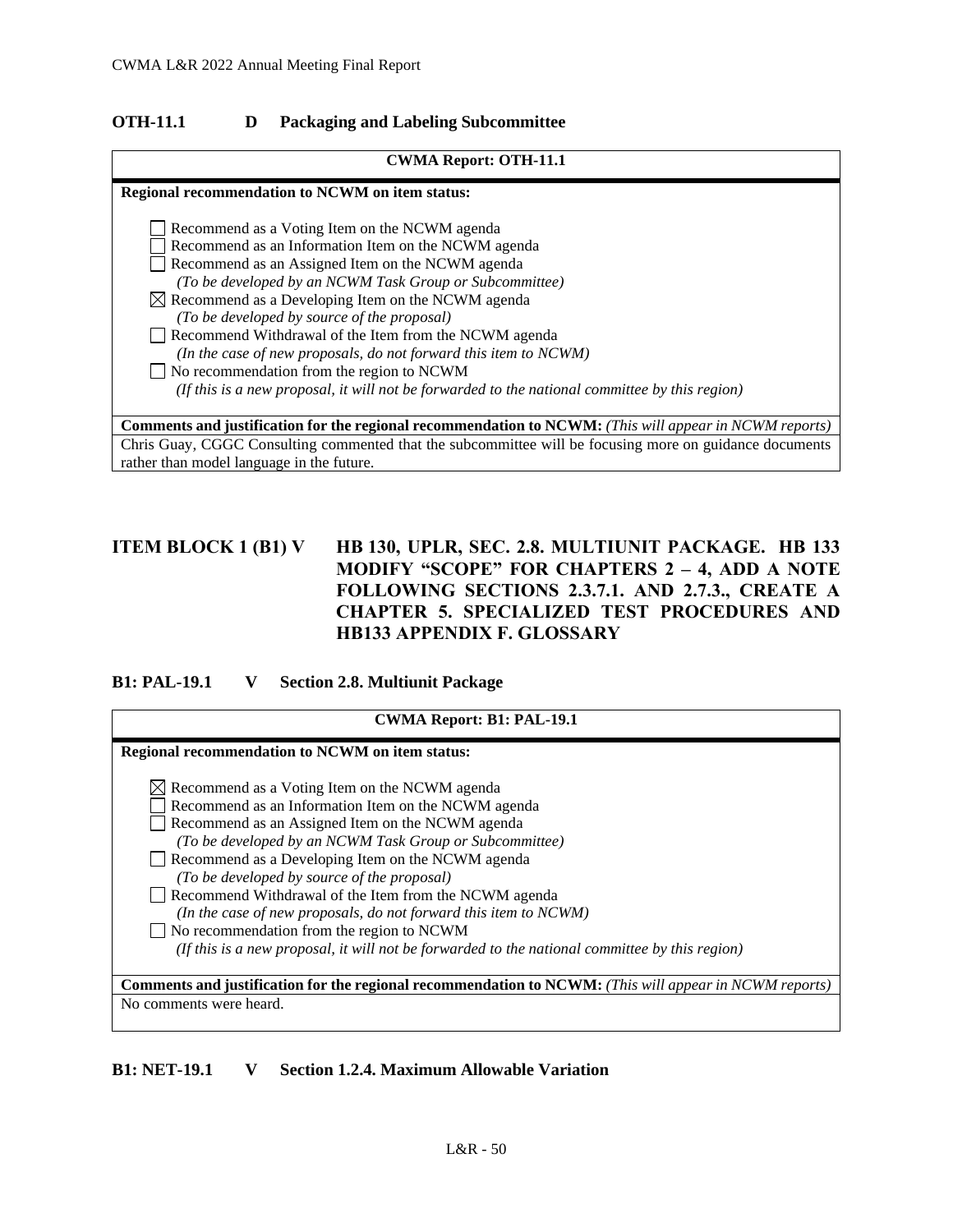|  | <b>CWMA Report: B1: NET-19.1</b> |  |
|--|----------------------------------|--|
|--|----------------------------------|--|

**Regional recommendation to NCWM on item status:**

| $\boxtimes$ Recommend as a Voting Item on the NCWM agenda                                                     |
|---------------------------------------------------------------------------------------------------------------|
| Recommend as an Information Item on the NCWM agenda                                                           |
| Recommend as an Assigned Item on the NCWM agenda                                                              |
| (To be developed by an NCWM Task Group or Subcommittee)                                                       |
| Recommend as a Developing Item on the NCWM agenda                                                             |
| (To be developed by source of the proposal)                                                                   |
| Recommend Withdrawal of the Item from the NCWM agenda                                                         |
| (In the case of new proposals, do not forward this item to NCWM)                                              |
| No recommendation from the region to NCWM<br>$\blacksquare$                                                   |
| (If this is a new proposal, it will not be forwarded to the national committee by this region)                |
|                                                                                                               |
| <b>Comments and justification for the regional recommendation to NCWM:</b> (This will appear in NCWM reports) |
| No comments were heard.                                                                                       |
|                                                                                                               |

## <span id="page-12-0"></span>**B1: NET-19.2 V Sections 2.1. Scope, 3.1. Scope, 4.1. Scope, 2.3.7.1. Maximum Allowable Variation (MAV) Requirement, and Section 2.7.3. "Evaluation of Results – Compliance Determinations"**

| <b>CWMA Report: B1: NET-19.2</b>                                                                                                                                                                                                                                                                                                                                                             |  |  |
|----------------------------------------------------------------------------------------------------------------------------------------------------------------------------------------------------------------------------------------------------------------------------------------------------------------------------------------------------------------------------------------------|--|--|
| <b>Regional recommendation to NCWM on item status:</b>                                                                                                                                                                                                                                                                                                                                       |  |  |
| $\boxtimes$ Recommend as a Voting Item on the NCWM agenda<br>Recommend as an Information Item on the NCWM agenda<br>Recommend as an Assigned Item on the NCWM agenda<br>(To be developed by an NCWM Task Group or Subcommittee)<br>Recommend as a Developing Item on the NCWM agenda<br>(To be developed by source of the proposal)<br>Recommend Withdrawal of the Item from the NCWM agenda |  |  |
| (In the case of new proposals, do not forward this item to NCWM)<br>No recommendation from the region to NCWM<br>(If this is a new proposal, it will not be forwarded to the national committee by this region)                                                                                                                                                                              |  |  |
| <b>Comments and justification for the regional recommendation to NCWM:</b> (This will appear in NCWM reports)                                                                                                                                                                                                                                                                                |  |  |
| No comments were heard.                                                                                                                                                                                                                                                                                                                                                                      |  |  |

#### <span id="page-12-1"></span>**B1: NET-19.3 V Create a Chapter 5. Specialized Test Procedures**

#### **CWMA Report: B1: NET-19.3**

# **Regional recommendation to NCWM on item status:**  $\boxed{\triangle}$  Recommend as a Voting Item on the NCWM agenda Recommend as an Information Item on the NCWM agenda Recommend as an Assigned Item on the NCWM agenda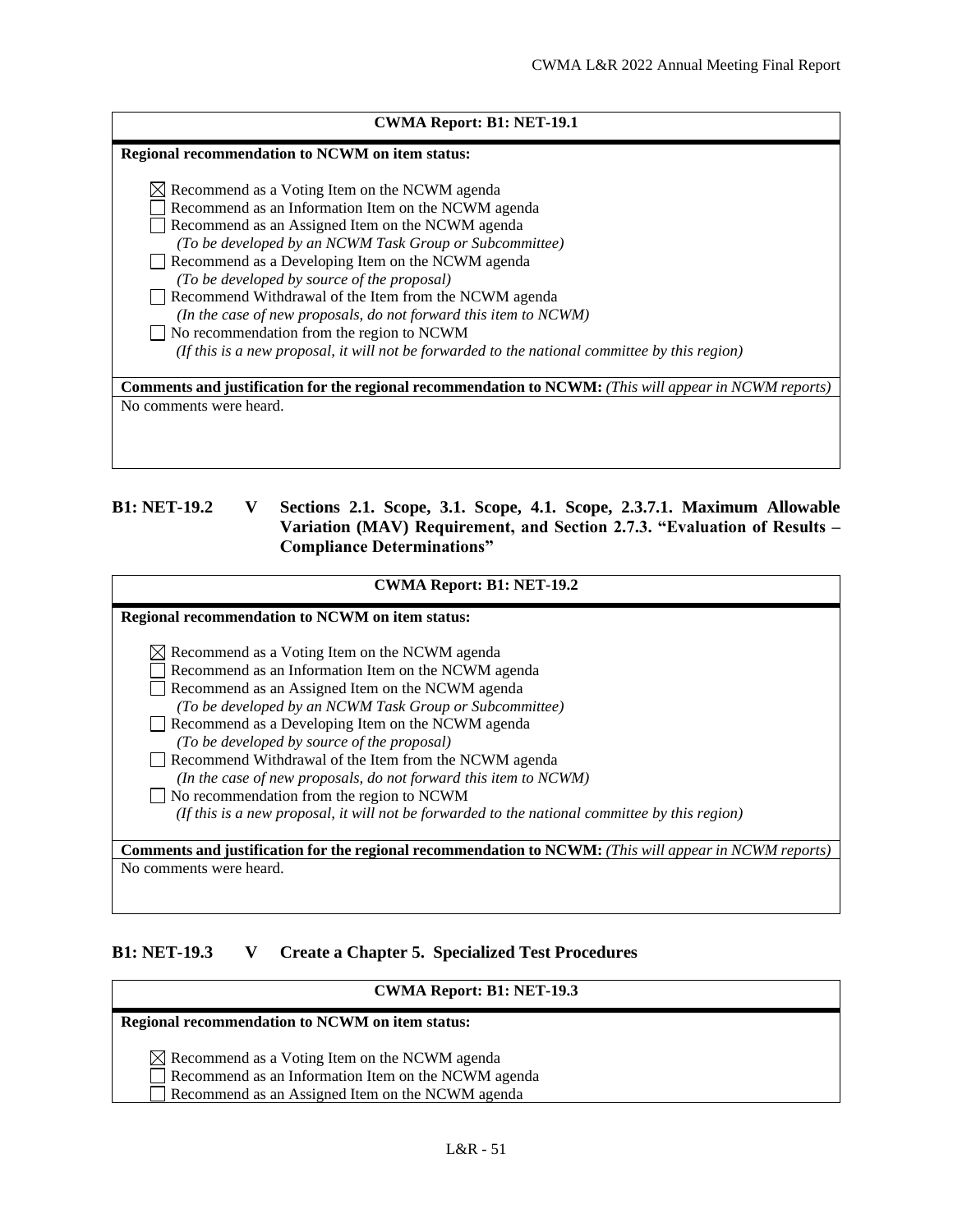*(To be developed by an NCWM Task Group or Subcommittee)* Recommend as a Developing Item on the NCWM agenda *(To be developed by source of the proposal)*  Recommend Withdrawal of the Item from the NCWM agenda *(In the case of new proposals, do not forward this item to NCWM)* No recommendation from the region to NCWM  *(If this is a new proposal, it will not be forwarded to the national committee by this region)*

**Comments and justification for the regional recommendation to NCWM:** *(This will appear in NCWM reports)* No comments were heard.

#### <span id="page-13-0"></span>**B1: NET-19.4 V Appendix F. Glossary**

# **CWMA Report: B1: NET-19.4**

**Regional recommendation to NCWM on item status:**

 $\boxtimes$  Recommend as a Voting Item on the NCWM agenda

Recommend as an Information Item on the NCWM agenda

Recommend as an Assigned Item on the NCWM agenda

*(To be developed by an NCWM Task Group or Subcommittee)*

- Recommend as a Developing Item on the NCWM agenda *(To be developed by source of the proposal)*
- Recommend Withdrawal of the Item from the NCWM agenda

*(In the case of new proposals, do not forward this item to NCWM)*

No recommendation from the region to NCWM

 *(If this is a new proposal, it will not be forwarded to the national committee by this region)*

**Comments and justification for the regional recommendation to NCWM:** *(This will appear in NCWM reports)* No comments were heard.

## <span id="page-13-1"></span>**ITEM BLOCK 2 (B2) V COMMERCIAL AND LAW ENFORCEMENT EQUIPMENT**

<span id="page-13-2"></span>**B2: WAM-22.1 V Section 1.11. Commercial and Law-Enforcement Equipment.**

| <b>CWMA Report: WAM-22.1</b>                                     |  |  |
|------------------------------------------------------------------|--|--|
| <b>Regional recommendation to NCWM on item status:</b>           |  |  |
| $\boxtimes$ Recommend as a Voting Item on the NCWM agenda        |  |  |
| Recommend as an Information Item on the NCWM agenda              |  |  |
| Recommend as an Assigned Item on the NCWM agenda                 |  |  |
| (To be developed by an NCWM Task Group or Subcommittee)          |  |  |
| Recommend as a Developing Item on the NCWM agenda                |  |  |
| (To be developed by source of the proposal)                      |  |  |
| Recommend Withdrawal of the Item from the NCWM agenda            |  |  |
| (In the case of new proposals, do not forward this item to NCWM) |  |  |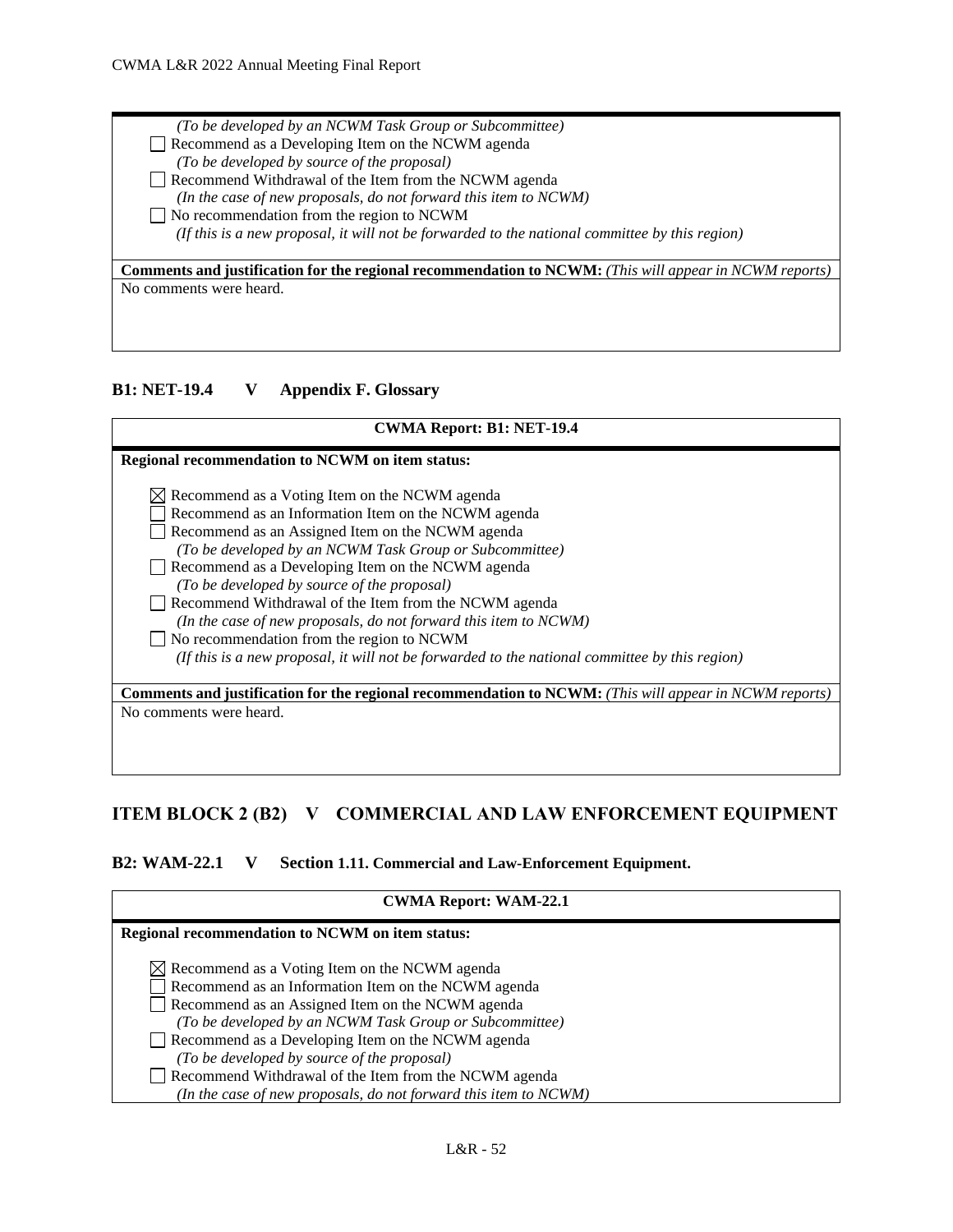No recommendation from the region to NCWM  *(If this is a new proposal, it will not be forwarded to the national committee by this region)*

**Comments and justification for the regional recommendation to NCWM:** *(This will appear in NCWM reports)* No comments were heard on this item.

#### <span id="page-14-0"></span>**B2: NTP-22.1 V Section 2.15. Commercial and Law Enforcement Equipment.**

| <b>CWMA Report: B2: NTP-22.1</b>                                                                              |  |  |  |
|---------------------------------------------------------------------------------------------------------------|--|--|--|
|                                                                                                               |  |  |  |
| Regional recommendation to NCWM on item status:                                                               |  |  |  |
| $\boxtimes$ Recommend as a Voting Item on the NCWM agenda                                                     |  |  |  |
| Recommend as an Information Item on the NCWM agenda                                                           |  |  |  |
| Recommend as an Assigned Item on the NCWM agenda                                                              |  |  |  |
| (To be developed by an NCWM Task Group or Subcommittee)                                                       |  |  |  |
| Recommend as a Developing Item on the NCWM agenda                                                             |  |  |  |
| (To be developed by source of the proposal)                                                                   |  |  |  |
| Recommend Withdrawal of the Item from the NCWM agenda                                                         |  |  |  |
| (In the case of new proposals, do not forward this item to NCWM)                                              |  |  |  |
| No recommendation from the region to NCWM                                                                     |  |  |  |
| (If this is a new proposal, it will not be forwarded to the national committee by this region)                |  |  |  |
|                                                                                                               |  |  |  |
| <b>Comments and justification for the regional recommendation to NCWM:</b> (This will appear in NCWM reports) |  |  |  |
| No comments were heard on this item.                                                                          |  |  |  |
|                                                                                                               |  |  |  |

## <span id="page-14-1"></span>**ITEM BLOCK 3 (B3) CANNABIS**

<span id="page-14-2"></span>**B3: PAL-22.1 V Section 2. Definitions 2.XX** *Cannabis* **and** *Cannabis***-Containing Products.**

| <b>CWMA Report: B3: PAL-22.1</b>                                                                                                                                       |  |
|------------------------------------------------------------------------------------------------------------------------------------------------------------------------|--|
| Regional recommendation to NCWM on item status:                                                                                                                        |  |
| $\boxtimes$ Recommend as a Voting Item on the NCWM agenda<br>Recommend as an Information Item on the NCWM agenda<br>Recommend as an Assigned Item on the NCWM agenda   |  |
| (To be developed by an NCWM Task Group or Subcommittee)<br>Recommend as a Developing Item on the NCWM agenda<br>(To be developed by source of the proposal)            |  |
| Recommend Withdrawal of the Item from the NCWM agenda<br>(In the case of new proposals, do not forward this item to NCWM)<br>No recommendation from the region to NCWM |  |
| (If this is a new proposal, it will not be forwarded to the national committee by this region)                                                                         |  |
| <b>Comments and justification for the regional recommendation to NCWM:</b> (This will appear in NCWM reports)                                                          |  |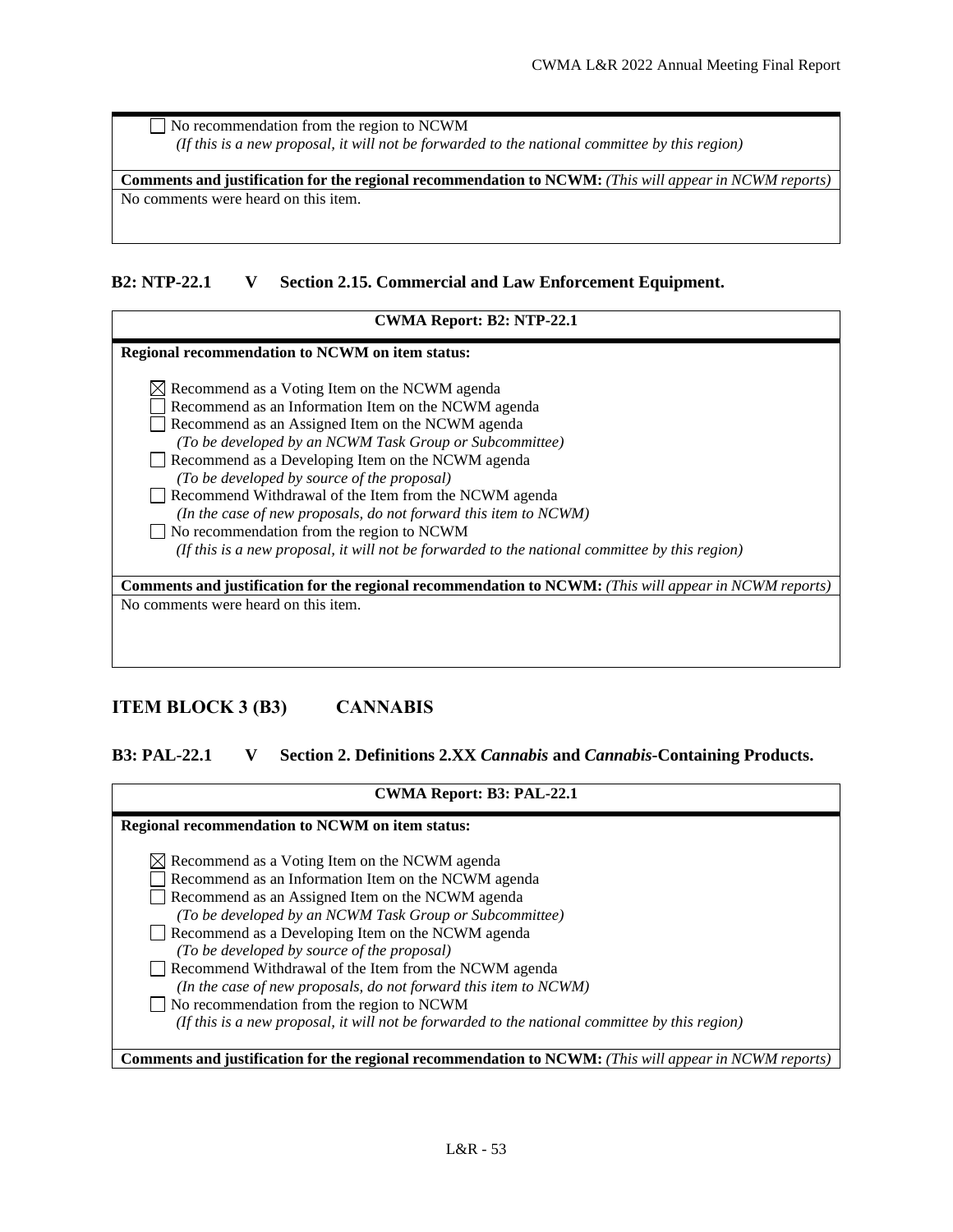Lisa Warfield, NIST Technical Advisor recommends this as a Developing item or Assigned to the Cannabis Task Group to obtain additional information that OWM has recommended in the analysis. She read the following statement from NIST OWM.

#### **"Cannabis" Statement from NIST OWM:**

As a non-regulatory metrology institute, NIST defers to federal agencies with regulatory authority under the Controlled Substances Act (CSA) for the scheduling of drugs or other substances. NIST does not have a policy role related to the production, sale, distribution, or use of cannabis (including hemp and marijuana).

While the 2018 Farm Bill removed hemp from the list of controlled substances under Schedule 1 of the CSA, marijuana remains on that list. NIST must respect that distinction even as it exercises its statutory authority to develop and disseminate national weights and measures standards for the production, distribution, and sale of products in the commercial marketplace.

NIST remains committed to providing technical assistance to the weights and measures community. OWM has provided key technical points for the community to consider in its deliberations of cannabisrelated proposals, and OWM would be happy to provide any necessary clarification. OWM comments are intended to encourage technically sound application of legal metrology laws, regulations, and practices to the measurement and sale of these products.

#### <span id="page-15-0"></span>**B3: PAL-22.2 V Section 10. Requirements, 10.XX** *Cannabis* **and** *Cannabis***-Containing Products.**

| <b>CWMA Report: B3: PAL-22.2</b>                                                                                                                                                                                                                                                                                                                                                                                                                                                                                                                                                                                       |  |
|------------------------------------------------------------------------------------------------------------------------------------------------------------------------------------------------------------------------------------------------------------------------------------------------------------------------------------------------------------------------------------------------------------------------------------------------------------------------------------------------------------------------------------------------------------------------------------------------------------------------|--|
| Regional recommendation to NCWM on item status:                                                                                                                                                                                                                                                                                                                                                                                                                                                                                                                                                                        |  |
| $\boxtimes$ Recommend as a Voting Item on the NCWM agenda<br>Recommend as an Information Item on the NCWM agenda<br>Recommend as an Assigned Item on the NCWM agenda<br>(To be developed by an NCWM Task Group or Subcommittee)<br>Recommend as a Developing Item on the NCWM agenda<br>(To be developed by source of the proposal)<br>Recommend Withdrawal of the Item from the NCWM agenda<br>(In the case of new proposals, do not forward this item to NCWM)<br>$\Box$ No recommendation from the region to NCWM<br>(If this is a new proposal, it will not be forwarded to the national committee by this region) |  |
| <b>Comments and justification for the regional recommendation to NCWM:</b> (This will appear in NCWM reports)                                                                                                                                                                                                                                                                                                                                                                                                                                                                                                          |  |
| Lisa Warfield, NIST Technical Advisor commented on the following:                                                                                                                                                                                                                                                                                                                                                                                                                                                                                                                                                      |  |
| PAL 22.2 Section 10 Requirements Exemptions 10.XX Cannabis and Cannabis Containing<br><b>Products</b>                                                                                                                                                                                                                                                                                                                                                                                                                                                                                                                  |  |
| After reviewing the 2022 Interim L&R Report OWM is recommending formatting changes that are easier<br>to follow and apply. This also corrected some of the grammar (e.g., line 14 states "less that"). In (b) is<br>uses the term "marketed", a proper term would be "of the labeled cannabinoid."                                                                                                                                                                                                                                                                                                                     |  |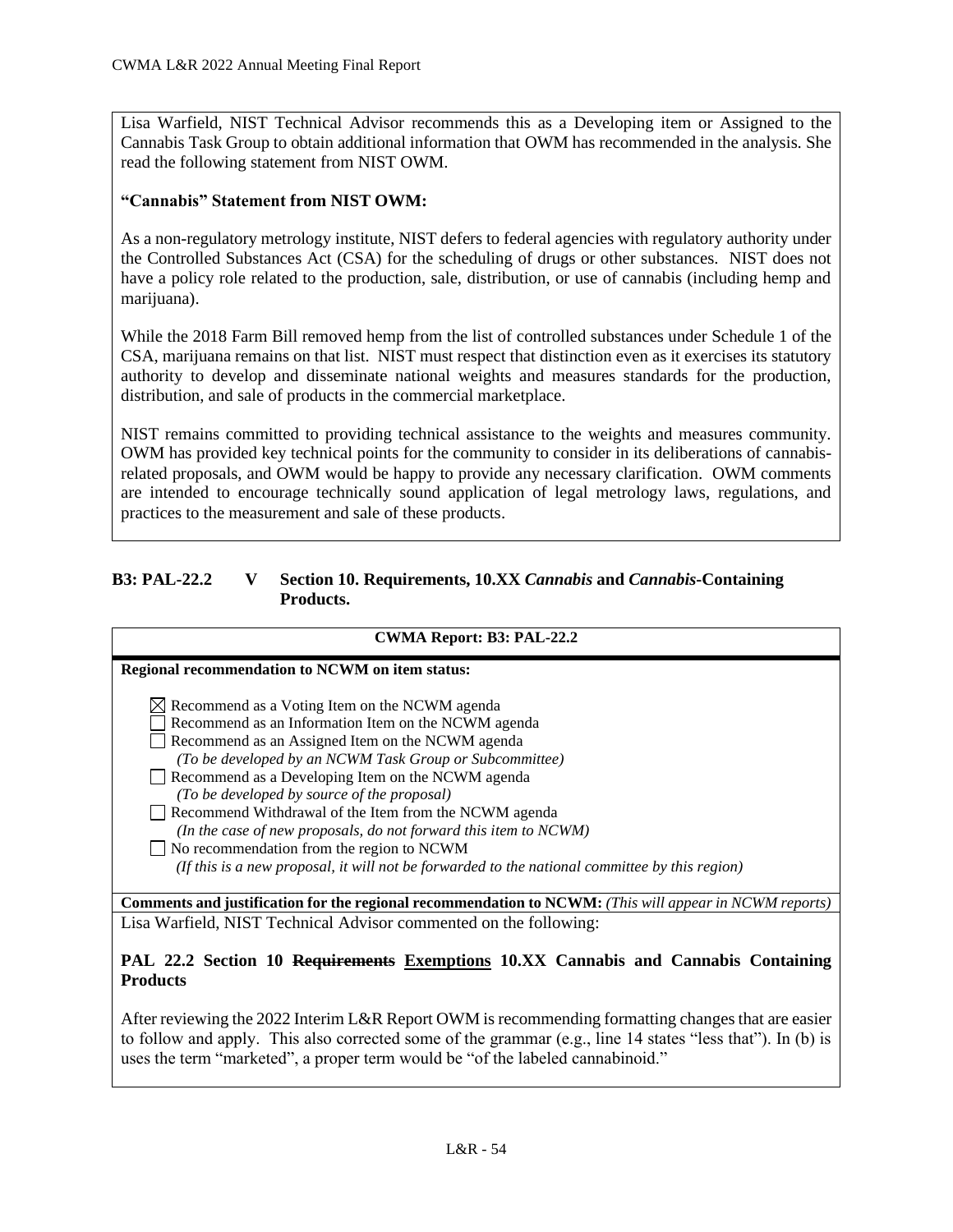The Committee discussed Ms. Warfield's suggested changes and recommends the item remain a Voting item with the following revisions to the version appearing on the current agenda:

**10.XX.** *Cannabis* **and** *Cannabis-***Containing Products** *–* **Any** *Cannabis* **or** *Cannabis***containing products intended for human or animal consumption or application, shall bear** appear on the outside of the package the following information:

**(a) On the principal display panel** 

- **(1) (i) The a statement** *"***Contains** *Cannabis"***;**
- **(2) (ii) The a statement with either "contains less than 0.3 % total delta-9 THC" or "contains 0.3 % or more total delta-9 THC"; and**

**(b) On the back or side panel** 

- **(1) a declaration of the marketed labeled cannabinoid per serving or application; and**
- **(2) the quantity declaration shall be in terms of milligrams.**

<span id="page-16-0"></span>**B3: MOS-22.2 V Section 1.XX.** *Cannabis* **and** *Cannabis***-Containing Products and 2.XX.**  *Cannabis* **and** *Cannabis***-Containing Products.**

## **CWMA Report: B3: MOS-22.2 Regional recommendation to NCWM on item status:**  $\boxtimes$  Recommend as a Voting Item on the NCWM agenda Recommend as an Information Item on the NCWM agenda Recommend as an Assigned Item on the NCWM agenda *(To be developed by an NCWM Task Group or Subcommittee)* Recommend as a Developing Item on the NCWM agenda *(To be developed by source of the proposal)*  Recommend Withdrawal of the Item from the NCWM agenda *(In the case of new proposals, do not forward this item to NCWM)* No recommendation from the region to NCWM  *(If this is a new proposal, it will not be forwarded to the national committee by this region)* **Comments and justification for the regional recommendation to NCWM:** *(This will appear in NCWM reports)* No comments were heard on this specific item.

<span id="page-16-1"></span>**B3: NET-22.1 A HB133, Section 1.2.6. Deviations Caused by Moisture Loss or Gain and Section 2.3.8. Table 2-3 Moisture Allowances.**

#### **CWMA Report: B3: NET-22.1**

**Regional recommendation to NCWM on item status:**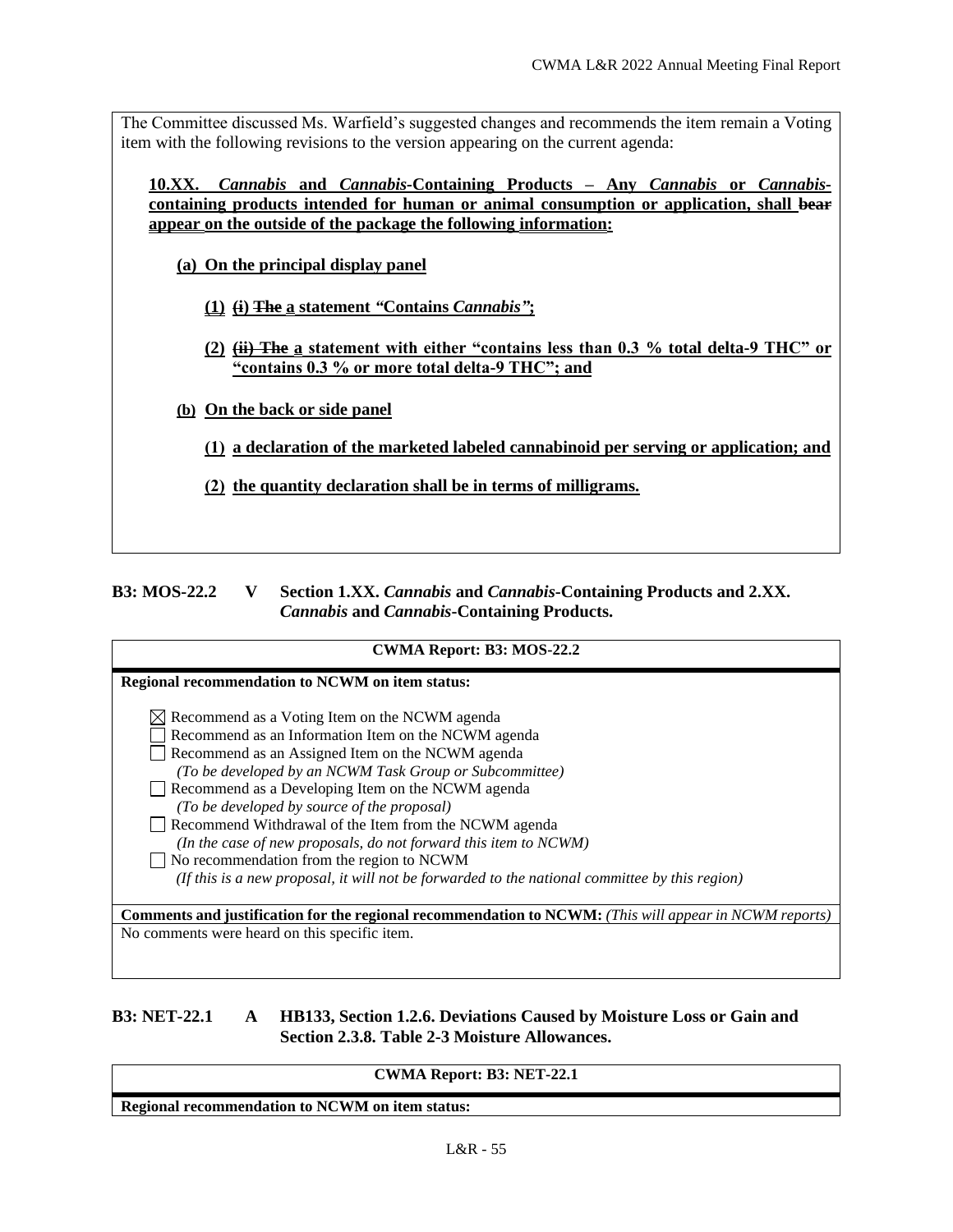Recommend as a Voting Item on the NCWM agenda Recommend as an Information Item on the NCWM agenda  $\boxtimes$  Recommend as an Assigned Item on the NCWM agenda *(To be developed by an NCWM Task Group or Subcommittee)* Recommend as a Developing Item on the NCWM agenda *(To be developed by source of the proposal)*  Recommend Withdrawal of the Item from the NCWM agenda *(In the case of new proposals, do not forward this item to NCWM)* No recommendation from the region to NCWM  *(If this is a new proposal, it will not be forwarded to the national committee by this region)* **Comments and justification for the regional recommendation to NCWM:** *(This will appear in NCWM reports)*

No comments were heard specific to this item.

## <span id="page-17-0"></span>**ITEM BLOCK 4 (B4) V EPA CFR REFERENCE UPDATES**

#### <span id="page-17-1"></span>**B4: MOS-22.1. V Section 2.20.2. Documentation for Dispenser Labeling Purposes. and 2.20.3. EPA Labeling Requirements.**

| CWMA Report: B4: MOS-22.1.                                                                                                                                                                                                                                                                                                                                                                                                                                                                                                                                                                                                                                                                                                                                                                                                                                                                                                                            |
|-------------------------------------------------------------------------------------------------------------------------------------------------------------------------------------------------------------------------------------------------------------------------------------------------------------------------------------------------------------------------------------------------------------------------------------------------------------------------------------------------------------------------------------------------------------------------------------------------------------------------------------------------------------------------------------------------------------------------------------------------------------------------------------------------------------------------------------------------------------------------------------------------------------------------------------------------------|
| Regional recommendation to NCWM on item status:                                                                                                                                                                                                                                                                                                                                                                                                                                                                                                                                                                                                                                                                                                                                                                                                                                                                                                       |
| $\boxtimes$ Recommend as a Voting Item on the NCWM agenda<br>Recommend as an Information Item on the NCWM agenda<br>Recommend as an Assigned Item on the NCWM agenda<br>(To be developed by an NCWM Task Group or Subcommittee)<br>Recommend as a Developing Item on the NCWM agenda<br>(To be developed by source of the proposal)<br>Recommend Withdrawal of the Item from the NCWM agenda<br>(In the case of new proposals, do not forward this item to NCWM)<br>No recommendation from the region to NCWM<br>(If this is a new proposal, it will not be forwarded to the national committee by this region)                                                                                                                                                                                                                                                                                                                                       |
| <b>Comments and justification for the regional recommendation to NCWM:</b> (This will appear in NCWM reports)                                                                                                                                                                                                                                                                                                                                                                                                                                                                                                                                                                                                                                                                                                                                                                                                                                         |
| Chuck Corr, Iowa Renewable Fuels Association provided some revisions to the proposal for the Committee to<br>consider. Charlie Stutesman, Kansas commented that he agrees that including the full title of sections of the CFR<br>in the model regulation is helpful. He supports moving forward with the item with the revisions Mr. Corr has<br>proposed. Konrad Crockford, North Dakota, agrees with the amended changes. Russ Lewis, Marathon Petroleum<br>commented that if this amended language slows down adoption of this that it not be included. Kristy Moore, Growth<br>Energy commented that she is opposed to putting EPA regulation in state code but has no objections to these<br>amended changes. The Committee recommends this item remain a Voting item as it is presented in the agenda. Mr.<br>Corr's proposed amended language will be submitted as a supporting document to this report for consideration at<br>a later date. |

#### <span id="page-17-2"></span>**B4: FLR-22.1 V Sections 2.1.2. Gasoline-Ethanol Blends., 3.2.5. Documentation for Dispenser Labeling Purposes, and 3.2.6. EPA Labeling Requirements.**

#### **CWMA Report: B4: FLR-22.1**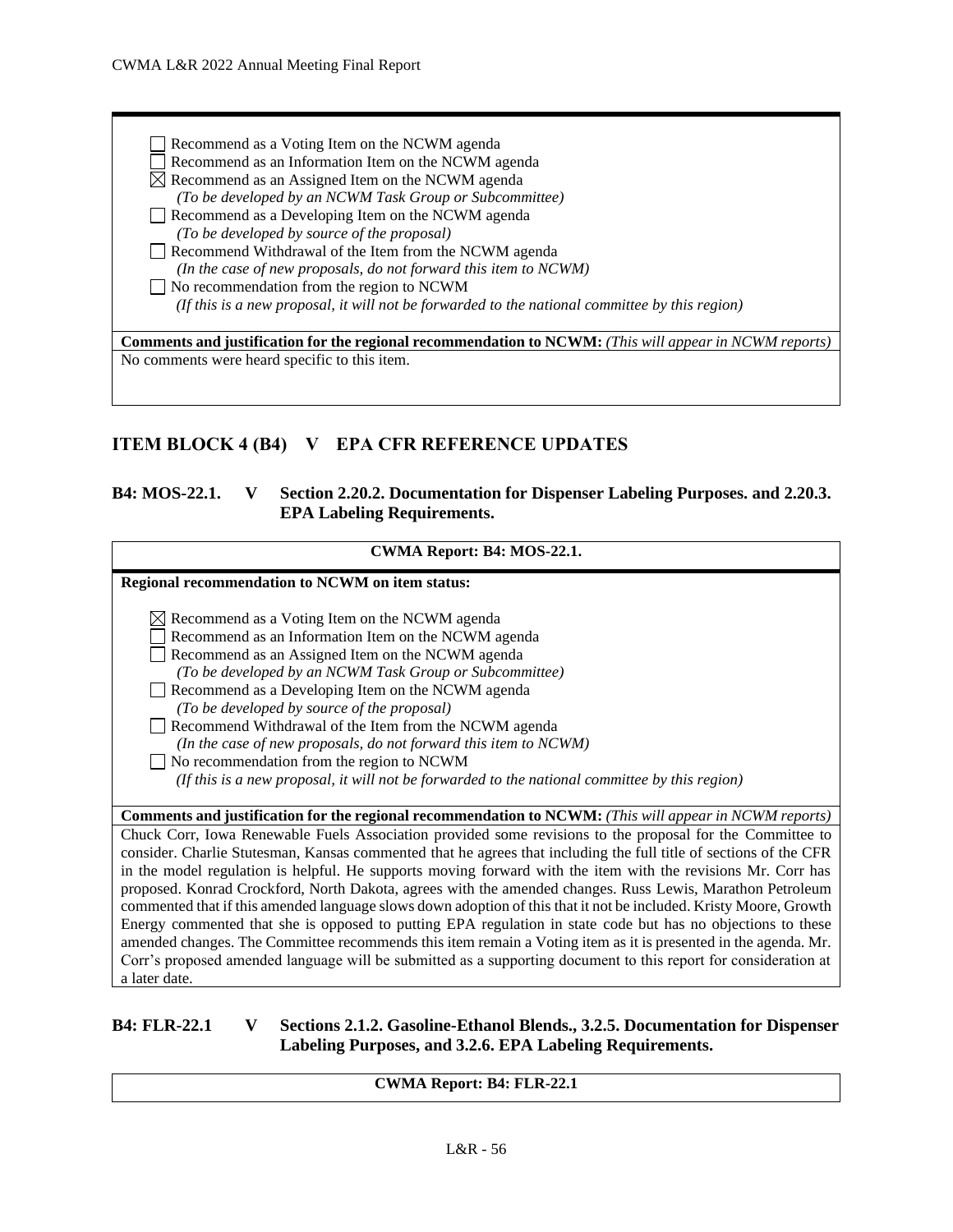| Regional recommendation to NCWM on item status:                                                                                                                                                                                                                                                                                                                                                                                                                                                                      |
|----------------------------------------------------------------------------------------------------------------------------------------------------------------------------------------------------------------------------------------------------------------------------------------------------------------------------------------------------------------------------------------------------------------------------------------------------------------------------------------------------------------------|
| $\boxtimes$ Recommend as a Voting Item on the NCWM agenda<br>Recommend as an Information Item on the NCWM agenda<br>Recommend as an Assigned Item on the NCWM agenda<br>(To be developed by an NCWM Task Group or Subcommittee)<br>Recommend as a Developing Item on the NCWM agenda<br>(To be developed by source of the proposal)<br>Recommend Withdrawal of the Item from the NCWM agenda<br>(In the case of new proposals, do not forward this item to NCWM)<br>$\Box$ No recommendation from the region to NCWM |
| (If this is a new proposal, it will not be forwarded to the national committee by this region)                                                                                                                                                                                                                                                                                                                                                                                                                       |
| <b>Comments and justification for the regional recommendation to NCWM:</b> (This will appear in NCWM reports)                                                                                                                                                                                                                                                                                                                                                                                                        |
| No comments were heard specific to this item.                                                                                                                                                                                                                                                                                                                                                                                                                                                                        |

## <span id="page-18-0"></span>**ITEM BLOCK 6 (B6) A TRANSMISSION FLUID**

## <span id="page-18-1"></span>**B6: MOS-21.1. A Section 2.36.2. Labeling and Identification of Transmission Fluid**

| CWMA Report: B6: MOS-21.1.                                                                                    |  |  |
|---------------------------------------------------------------------------------------------------------------|--|--|
| Regional recommendation to NCWM on item status:                                                               |  |  |
| Recommend as a Voting Item on the NCWM agenda                                                                 |  |  |
| Recommend as an Information Item on the NCWM agenda                                                           |  |  |
| $\boxtimes$ Recommend as an Assigned Item on the NCWM agenda                                                  |  |  |
| (To be developed by an NCWM Task Group or Subcommittee)                                                       |  |  |
| Recommend as a Developing Item on the NCWM agenda                                                             |  |  |
| (To be developed by source of the proposal)                                                                   |  |  |
| Recommend Withdrawal of the Item from the NCWM agenda                                                         |  |  |
| (In the case of new proposals, do not forward this item to NCWM)                                              |  |  |
| No recommendation from the region to NCWM                                                                     |  |  |
| (If this is a new proposal, it will not be forwarded to the national committee by this region)                |  |  |
|                                                                                                               |  |  |
| <b>Comments and justification for the regional recommendation to NCWM:</b> (This will appear in NCWM reports) |  |  |
| No comments were heard.                                                                                       |  |  |
|                                                                                                               |  |  |
|                                                                                                               |  |  |

#### <span id="page-18-2"></span>**B6: FLR-21.2. A Section 3.14.1. Labeling and Identification of Transmission Fluid**

| CWMA Report: B6: FLR-21.2.                                                                                                                                                                                                                                                           |  |  |  |
|--------------------------------------------------------------------------------------------------------------------------------------------------------------------------------------------------------------------------------------------------------------------------------------|--|--|--|
| <b>Regional recommendation to NCWM on item status:</b>                                                                                                                                                                                                                               |  |  |  |
| Recommend as a Voting Item on the NCWM agenda<br>Recommend as an Information Item on the NCWM agenda<br>$\boxtimes$ Recommend as an Assigned Item on the NCWM agenda<br>(To be developed by an NCWM Task Group or Subcommittee)<br>Recommend as a Developing Item on the NCWM agenda |  |  |  |